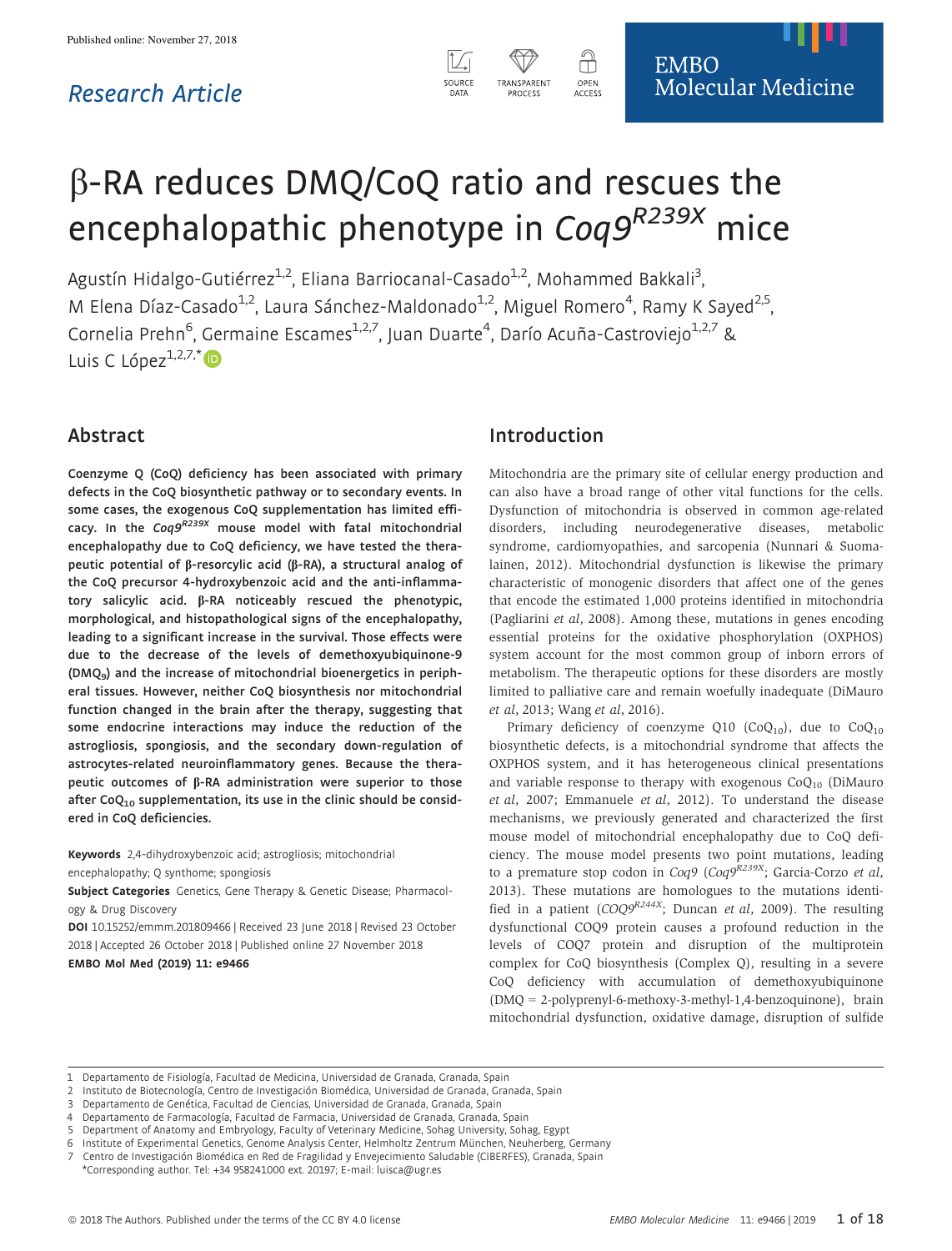metabolism, reactive astrogliosis, spongiform degeneration, hypotension, and premature death (Garcia-Corzo et al, 2013; Luna-Sanchez et al, 2017). These pathological features are similar to those described in patients with mutations in COQ7 and COQ9, who presented a severe early-onset multisystemic disease dominated by encephalopathy, the phenotype associated with CoQ deficiency with the most limited response to oral  $CoQ_{10}$  supplementation (Lopez et al, 2006; Duncan et al, 2009; Emmanuele et al, 2012; Danhauser et al, 2016; Smith et al, 2018).

Consistent with the poor therapeutic effects of CoQ supplementations in patients, oral supplementation with ubiquinone-10, the oxidized form of  $CoQ_{10}$ , was ineffective in the  $Coq9^{R239X}$ mouse model due to its poor absorption and bioavailability, which is more accused in the CNS because of the presence of the blood brain barrier (Bentinger et al, 2003; Bhagavan & Chopra, 2007; Lopez et al, 2010; Garcia-Corzo et al, 2014). The supplementation with ubiquinol-10, the reduced form of ubiquinone-10, provided better therapeutic outcomes because it induced slight improvements in mitochondrial bioenergetics in the brain and reduction of the oxidative stress and astrogliosis (Garcia-Corzo et al, 2014).

An alternative strategy to the exogenous  $CoQ_{10}$  supplementation is to increase the endogenous CoQ biosynthesis. The biosynthesis of  $CoQ<sub>10</sub>$  occurs in a complex biosynthetic pathway in which the 4-hydroxybenzoic acid (4-HB) is the initial substrate. This precursor of the benzoquinone ring of CoQ is first prenylated, and then, a total of seven reactions (one decarboxylation, three hydroxylation, and three methylation) produce the fully substituted benzoquinone ring of CoQ (Fig EV1; Kawamukai, 2016). One of the hydroxylation steps is catalyzed by COQ7, a hydroxylase that needs another protein, COQ9, for its stability and normal function (Garcia-Corzo et al, 2013; Lohman et al, 2014). The hydroxyl group incorporated by COQ7 into the benzoquinone ring is already present in the molecule  $\beta$ -resorcylic acid (b-RA), also named 2,4-hydroxybenzoic acid (2,4-diHB). Therefore,  $\beta$ -RA is a 4-HB analog that can be theoretically used in the CoQ biosynthesis pathway in order to bypass a defect from the hydroxylation step catalyzed by COQ7 (Fig EV1). This strategy was partially successful in vitro in COQ7 null yeasts, as well as in mouse and human fibroblasts with mutations in COQ7 or COQ9 (Xie et al, 2012; Freyer et al, 2015; Luna-Sanchez et al, 2015). Additionally,  $\beta$ -RA is a structural analogue of salicylic acid (2-hydroxybenzoic acid), an anti-inflammatory molecule that may be potentially valuable to reduce the neuroinflammation (Lan et al, 2011; Gomez-Guzman et al, 2014), a factor that has been recently postulated as an essential pathomechanism and a therapeutic target in mitochondrial encephalopathies (Ignatenko et al, 2018), leukoencephalopathy, and neurodegenerative diseases (Eto et al, 2002; Liddelow & Barres, 2015, 2017). Also salicylic derivate, known as salicylates, may act as mTOR inhibitors (Cameron et al, 2016), and this action may be therapeutic in mitochondrial diseases (Johnson et al, 2013).

Based on the properties of  $\beta$ -RA, we have evaluated its therapeutic potential in a mouse model of mitochondrial encephalopathy due to CoQ deficiency. Our data show novel therapeutic mechanisms and represent one of the few cases of successful therapies for mitochondrial encephalopathies that could easily be implemented into the clinic.

# Results

#### The treatment with  $\beta$ -RA rescues the phenotype of Coq9<sup>R239X</sup> mice

We previously demonstrated that  $Coq9^{R239X}$  mice have reduced size and body weight, and die between 3 and 7 months of age (Garcia-Corzo et al, 2013). Moreover, we proved that ubiquinol-10 treatment induces biochemical and histopathological improvements in the brain of  $Cog9^{R239X}$  mice (Garcia-Corzo et al, 2014). These improvements led to a significant increase in the survival of  $Cog<sup>R239X</sup>$  mice treated with ubiquinol-10, compared to the  $Cog 9^{R239X}$  mice. While the  $Cog 9^{R239X}$  mice reached a maximum age of 7 months, with a median survival of 5 months of age, the  $Coq9^{R239X}$  mice treated with ubiquinol-10 reached a maximum age of 17 months, with a median survival of 13 months of age (Fig 1A). Interestingly, the therapeutic effect of oral  $\beta$ -RA supplementation resulted in an even greater increase in the survival of  $Cog9^{R239X}$ mice, reaching a maximum lifespan of 25 months of age, with a median survival of 22 months of age (Fig 1A). Therefore, the extension in the lifespan achieved by  $\beta$ -RA in  $Cog9^{R239X}$  mice reached values close to the lifespan in wild-type mice (Fig 1A).

#### Figure 1. Survival and phenotypic characterization of Coq9<sup>R239X</sup> mice after β-RA treatment.

- A Survival curve of the Coq9<sup>+/+</sup> mice, Coq9<sup>R239X</sup> mice, and Coq9<sup>R239X</sup> mice after  $\beta$ -RA treatment and Coq9<sup>R239X</sup> after ubiquinol-10 treatment. The treatments started at  $1$  month of age [Log-rank (Mantel-Cox) test or Gehan–Breslow–Wilcoxon test; Coq9<sup>+/+</sup>,  $n=9$ ; Coq9<sup>R239X</sup>, Coq9<sup>R239X</sup> after β-RA treatment, and Coq9<sup>R239X</sup> after ubiquinol-10 treatment,  $n = 15$  for each group].
- B Survival curve of the Coq9<sup>R239X</sup> mice and Coq9<sup>R239X</sup> mice after  $\beta$ -RA treatment started at 3 months of age (Coq9R<sup>239X</sup>, n = 15; Coq9R<sup>239X</sup> after  $\beta$ -RA treatment,  $n = 10$ ).
- C, D Body weight of males (C) and females (D)  $Cog9^{k/4}$  mice,  $Cog9^{R239X}$  mice, and  $Cog9^{R239X}$  mice after  $\beta$ -RA treatment [(C):  $Cog9^{t/4}$ ,  $n =$  from 31 to 4;  $Cog9^{R239X}$ n = from 13 to 13; Coq9<sup>R239X</sup> after β-RA treatment, n = from 31 to 7. (D): Coq9\*<sup>i+</sup>, n = from 22 to 3; Coq9<sup>R239X</sup>, n = from 13 to 12; Coq9<sup>R239X</sup> after β-RA treatment  $n =$  from 24 to 3].
- E, F Rotarod test of male (E) and female (F) Coq9<sup>+/+</sup> mice, Coq9<sup>R239X</sup> mice, and Coq9<sup>R239X</sup> mice after  $\beta$ -RA treatment [(E): Coq9<sup>+/+</sup>, n = from 11 to 8; Coq9<sup>R239X</sup>, n = from 10 to 10; Coq9<sup>R239X</sup> after β-RA treatment,  $n=$  from 11 to 9. (F): Coq9<sup>+/+</sup>,  $n=$  from 5 to 5; Coq9<sup>R239X</sup>,  $n=$  from 4 to 4; Coq9<sup>R239X</sup> after β-RA treatment,  $n=$  from 11 to 6].

G Blood pressure of Coq9<sup>+/+</sup> mice, Coq9<sup>R239X</sup> mice, and Coq9<sup>R239X</sup> mice after  $\beta$ -RA treatment. Data from male and female mice are represented together (Coq9<sup>+/+</sup> ,  $n = 6$ ; Coq9<sup>R239X</sup>, n = 6; Coq9<sup>R239X</sup> after ß-RA treatment, n = 7). The whiskers down and up of the boxes indicate the minimum and maximum value, respectively. Horizontal lines inside the boxes mark the median.

H Comparative image of a Coq9<sup>R239X</sup> mouse and a Coq9<sup>R239X</sup> mouse after β-RA treatment at 4 months of age.

Data information: Data are expressed as mean  $\pm$  SD. \*P < 0.05; \*\*P < 0.01; \*\*\*P < 0.001; Coq9<sup>R239X</sup> or Coq9<sup>R239X</sup> after  $\beta$ -RA treatment versus Coq9<sup>+/+</sup>. <sup>+</sup>P < 0.05; .  $^{++}$ P < 0.01; Coq9<sup>R239X</sup> versus Coq9<sup>R239X</sup> after ß-RA treatment (one-way ANOVA with a Tukey's *post hoc* test or t-test; see Appendix Table S2 for exact P-values).

▸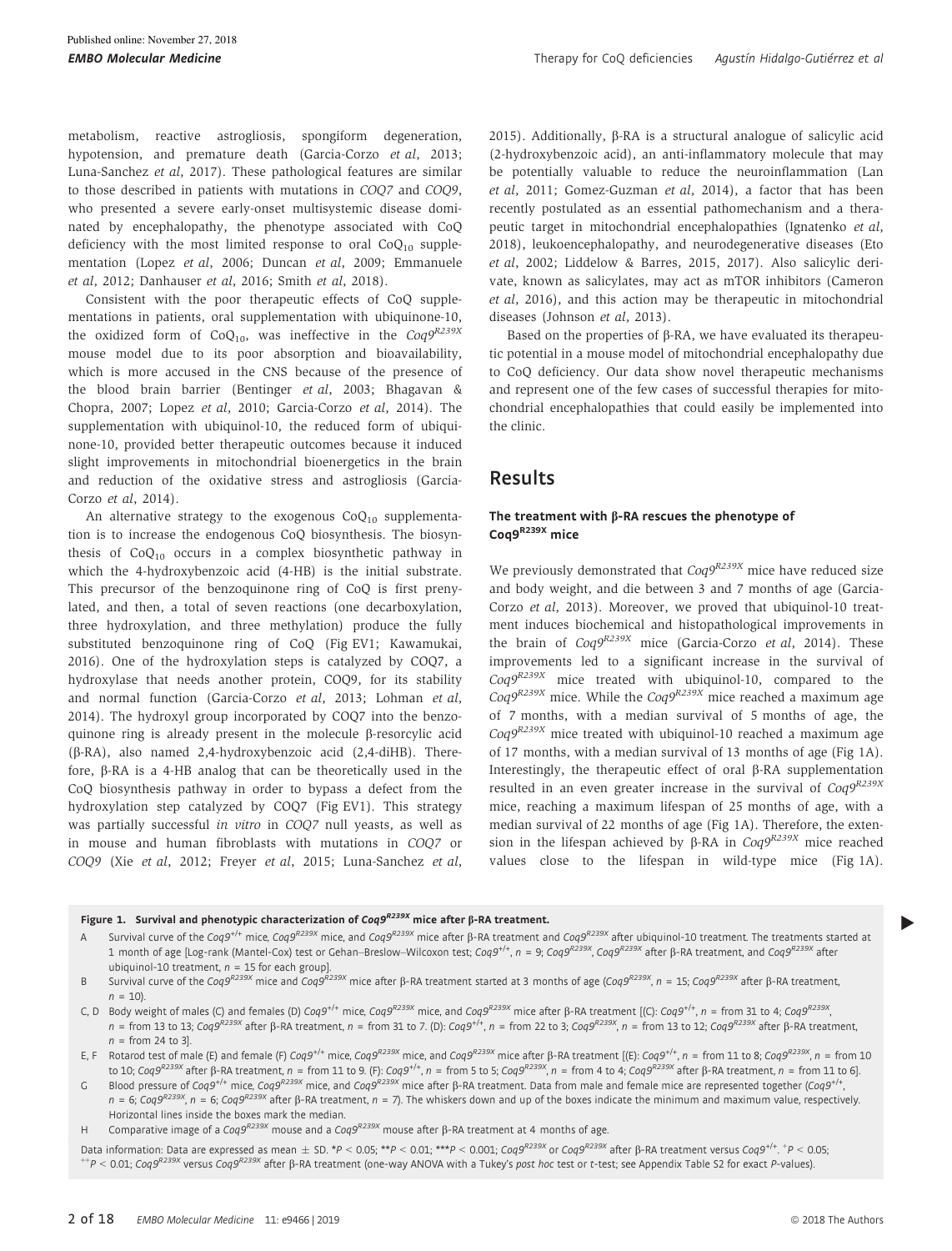

Figure 1.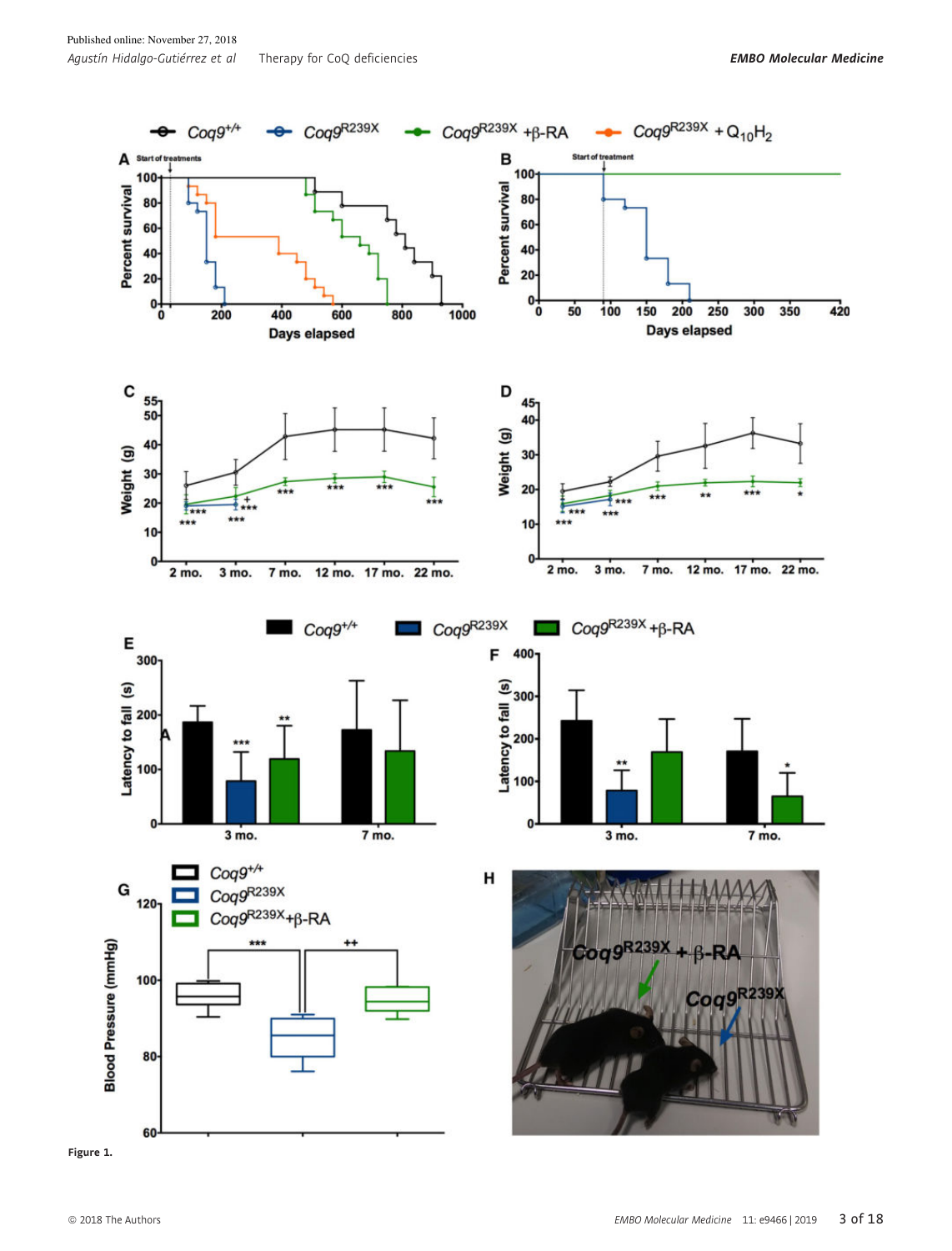Analysisusing the log-rank (Mantel-Cox) and the Gehan–Breslow– Wilcoxon tests shows significant differences  $(P < 0.0001$  and  $P = 0.0017$ , respectively) between  $Cog9^{+/+}$  mice,  $Cog9^{R239X}$  mice,  $Cog9^{R239X}$  mice treated with  $\beta$ -RA, and  $Cog9^{R239X}$  mice treated with ubiquinol-10 (Fig 1A). Moreover, if the  $\beta$ -RA treatment started at 3 months of age (symptomatic period) instead of 1 month of age (asymptomatic period), 100% of the treated mice remained alive at 14 months of age (Fig 1B).

The striking increase in survival was in parallel of/accompanied by a phenotypic improvement.  $Coq9^{R239X}$  mice treated with B-RA showed a slight increase in the body weight, although the values did not reach the wild-type levels (Fig 1C and D). The motor coordination tested by rotarod assay showed a decrease in the latency to fall in  $Cog<sup>9R239X</sup>$  mice compared to  $Cog<sup>9+/+</sup>$  mice. The treatment with  $\beta$ -RA significantly attenuated the motor phenotype in  $Cog<sup>R239X</sup>$  mice, both in males and females (Fig 1E and F). The treatment also normalized the blood pressure (Fig 1G), while the blood cells and hemoglobin levels did not change in the experimental groups (Appendix Fig S1). The general health improvement of  $Cog9^{R239X}$  mice treated with  $\beta$ -RA was remarkable, clearly showing a healthier demeanor, compared to the untreated  $Coq9^{R239X}$  mice (Fig 1H and Movie EV1).

#### The treatment with  $\beta$ -RA induces a reduction in the histopathological signs of the encephalopathy

Because of the striking effect of the treatment on the survival and health status of the  $Cog9^{R239X}$  mice, we performed a histopathological evaluation of the brain, the main symptomatic tissue. The spongiform degeneration and reactive astrogliosis characteristic in the diencephalon (Fig  $2B_1$ ,  $E_1$ ,  $H_1$ , and  $K_1$ ) and



#### Figure 2. Pathological features in the brain of Coq9<sup>R239X</sup> mice after  $\beta$ -RA treatment.

A–U  $(A_1-F_1)$  H&E stain in the diencephalon of Cog9<sup>+/+</sup> mice (A<sub>1</sub> and D<sub>1</sub>), Cog9<sup>R239X</sup> mice (B<sub>1</sub> and E<sub>1</sub>), and Cog9<sup>R239X</sup> mice after ß-RA treatment (C<sub>1</sub> and F<sub>1</sub>). (G<sub>1</sub>–L<sub>1</sub>) Anti-GFAP stain in the diencephalon of Coq9<sup>+/+</sup> mice (G<sub>1</sub> and J<sub>1</sub>), Coq9<sup>R239X</sup> mice (H<sub>1</sub> and K<sub>1</sub>), and Coq9<sup>R239X</sup> mice after B-RA treatment (I<sub>1</sub> and L<sub>1</sub>). (M<sub>1</sub>-R<sub>1</sub>) Anti-Iba1 stain in the diencephalon of Coq9<sup>+/+</sup> mice (M<sub>1</sub> and P<sub>1</sub>), Coq9<sup>R239X</sup> mice (N<sub>1</sub> and Q<sub>1</sub>), and Coq9<sup>R239X</sup> mice after ß-RA treatment (O<sub>1</sub> and R<sub>1</sub>). (S<sub>1</sub>–U<sub>1</sub>) Protein oxidation in the diencephalon of Coq9<sup>+/+</sup> mice (S<sub>1</sub>), Coq9<sup>R239X</sup> mice (T<sub>1</sub>), and Coq9<sup>R239X</sup> mice after β-RA treatment (U<sub>1</sub>). (A<sub>2</sub>–C<sub>2</sub>) Magnetic Resonance Images of the diencephalon of Coq9<sup>+/+</sup> mice (A<sub>2</sub>), Coq9<sup>R239X</sup> mice (B<sub>2</sub>), and Coq9<sup>R239X</sup> mice after ß-RA treatment (C<sub>2</sub>). (D<sub>2</sub>-F<sub>2</sub>) Magnetic Resonance Images of the pons of Coq9<sup>+/+</sup> mice (D<sub>2</sub>), Coq9<sup>R239X</sup> mice (E<sub>2</sub>), and Coq9<sup>R239X</sup> mice after B-RA treatment (F<sub>2</sub>). (C<sub>2</sub>-1<sub>2</sub>) Lactate peak in the brain of Coq9<sup>4++</sup> mice (G<sub>2</sub>), Coq9<sup>R239X</sup> mice (H<sub>2</sub>), and Coq9<sup>R239X</sup> mice after β-RA treatment (I<sub>2</sub>). Scale bars: 1 mm (A<sub>1</sub>–C<sub>1</sub>); 100 μm (D<sub>1</sub>–F<sub>1</sub>); 200 μm (G<sub>1</sub>–I<sub>1</sub>); 100 μm (J<sub>1</sub>–L<sub>1</sub>); 200 μm (M<sub>1</sub>–O<sub>1</sub>); 100 μm (P<sub>1</sub>–R<sub>1</sub>); 100 μm  $(S_1-U_1)$ . The yellow arrows indicated the areas of increased T2 signal, which is characteristic of lesions in specific brain areas.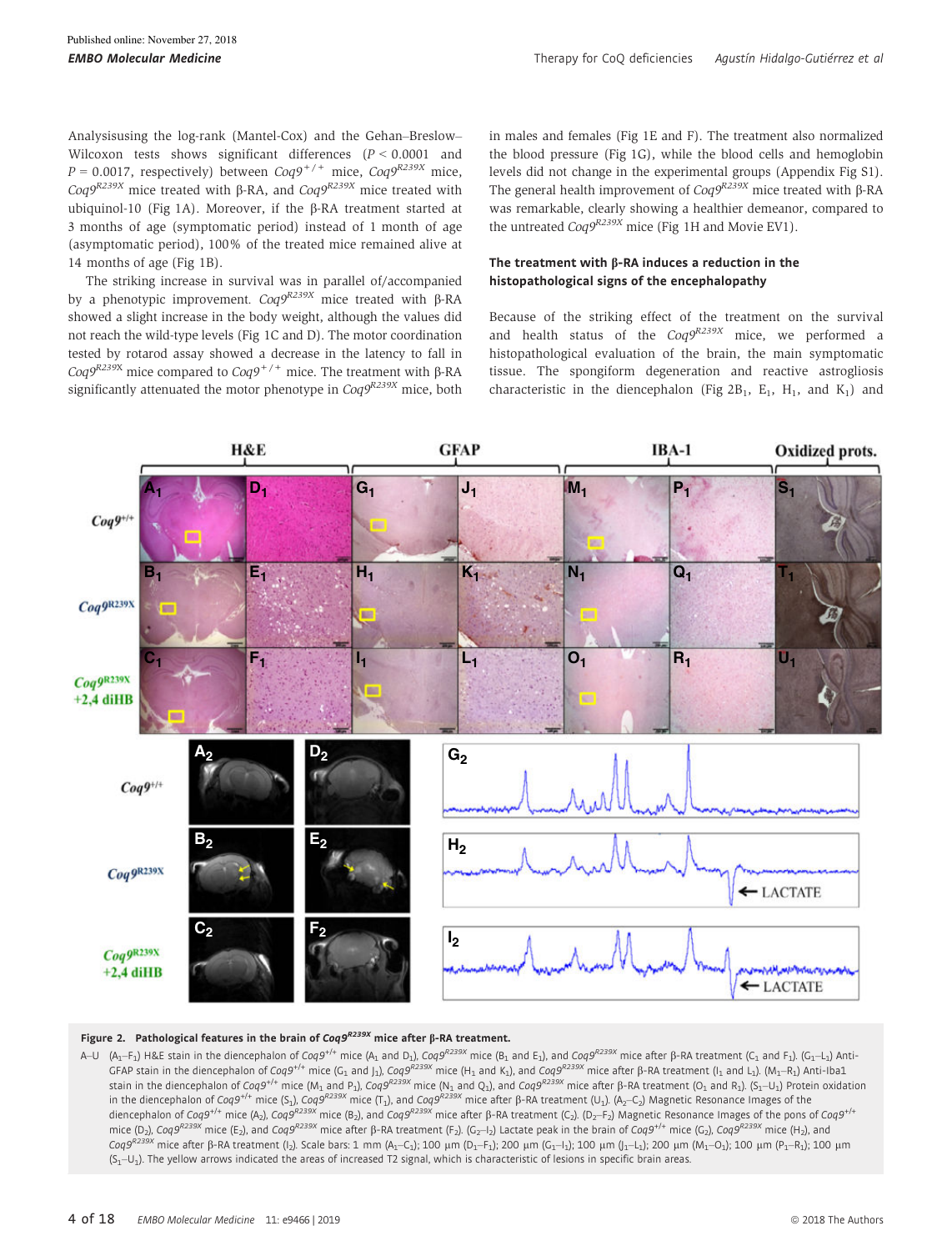the pons (Appendix Fig S2) of the  $Cog9^{R239X}$  mice (Garcia-Corzo *et al.* 2013), compared to  $Coa9^{+/+}$  mice (Fig 2A<sub>1</sub>, D<sub>1</sub>,  $G_1$ , and  $J_1$ ; Appendix Fig S2), almost disappeared after the  $\beta$ -RA treatment (Fig  $2C_1$ , F<sub>1</sub>, I<sub>1</sub>, and L<sub>1</sub>; Appendix Fig S2). The microglia distribution did not show any difference between the three experimental groups (Fig  $2M_1-R_1$ ; Appendix Fig S2). Moreover, the increased protein oxidation observed in the diencephalon of  $Cog9^{R239X}$  mice (Fig 2T<sub>1</sub>), compared to  $Cog9^{+/+}$ mice (Fig 2S<sub>1</sub>), was attenuated in  $Cog9^{R239X}$  mice treated with  $\beta$ -RA (Fig 2U<sub>1</sub>).

The improvements in the histopathological features were further corroborated by magnetic resonance imaging (MRI). Brain injuries were observed in the diencephalon and the pons of  $Cog 9^{R239X}$  mice (Fig 2B<sub>2</sub>–E<sub>2</sub>; Appendix Fig S2). In Coq9<sup>+/+</sup> mice and Coq9<sup>R239X</sup> mice treated with  $\beta$ -RA, however, we did not detect any sign of brain injury (Fig 2A<sub>2</sub>, D<sub>2</sub>, C<sub>2</sub> and F<sub>2</sub>; Appendix Fig S2), suggesting that the treatment normalized the cerebral structure.

Nevertheless, the cerebral lactate levels, that are increased in  $Cog<sup>R239X</sup>$  mice (Fig 2H<sub>2</sub>) compared to  $Cog<sup>9+/+</sup>$  mice (Fig 2G<sub>2</sub>), remained increased in  $Cog<sup>BR239X</sup>$  mice after the treatment (Fig 2I<sub>2</sub>).

In the skeletal muscle, the cytochrome c oxidase (COX) and succinate dehydrogenase (SDH) stainings showed an increase in type II fibers in  $Cog9^{R239X}$  mice. After the treatment with  $\beta$ -RA, the proportion of type I and type II fibers was normalized (Fig EV2).

#### Transcriptomics profile reveals a reduction in the neuroinflammatory genes

Next, we carried out an RNA-Seq experiment on brainstems from the three experimental mice groups, e.g.,  $Cog9^{+/+}$ ,  $Cog9^{R239X}$ , and  $Cog<sup>gR239X</sup>$  treated with  $\beta$ -RA. The over  $9 \times 10^9$  bases of the 101-bases sequencing reads aligned to 27,291 loci of the reference mouse genome. As Fig 3A shows, 298 genes were over-expressed in the Coq9<sup>R239X</sup> mice compared to the Coq9<sup>+/+</sup> mice, while 161 were under-expressed. On the other hand, 187 genes were overexpressed in the Coq9R239X mice compared to the Coq9R239X mice treated with b-RA, while 160 were under-expressed (Fig 3A). When comparing the pathways to which these differentially expressed genes belong, we observed a noticeably higher presence of genes belonging to inflammation signaling pathways in the Coq9<sup>R239X</sup> mice compared to the  $\beta$ -RA treated Coq9<sup>R239X</sup> or  $Cog9^{+/+}$  mice (Fig 3B).

Of the 459 genes whose expression is significantly altered in  $Cog 9^{R239X}$  mice compared to  $Cog 9^{+/+}$ , 27 were significantly altered in  $Cog9^{R239X}$  mice treated with  $\beta$ -RA compared to  $Cog9^{R239X}$  mice. Interestingly, among these 27 genes, the ones that were overexpressed in  $Cog9^{R239X}$  mice, compared to the  $Cog9^{+/+}$  mice, became under-expressed in  $Cog<sup>R239X</sup>$  mice treated with  $\beta$ -RA, compared to  $Cog9^{R239X}$  mice, and vice versa (Fig 3C). Thus, the levels of these 27 genes were normalized. Most of these genes showed higher expression in  $Cog<sup>R239X</sup>$  mice compared to  $Cog<sup>+</sup>$ <sup>++</sup> mice, and they mainly have inflammation and immune-related functions. For example, the inflammatory genes Bgn (biglycan), Ccl6 (chemokine C-C motif ligand 6), Cst7 (cystatin F), Ifi27l2a (interferon, alpha-inducible protein 27 like 2A), Ifitm3 (interferoninduced transmembrane protein 3), Itgax (integrin alpha X), and Vav1 are up-regulated in  $Cog9^{R239X}$  mice and normalized after the treatment.

#### b-RA does not directly act as anti-inflammatory agent

Because the transcriptomics profile uncovers a possible involvement of neuroinflammation in the therapeutic effect of  $\beta$ -RA, and since this molecule is an analogue of the anti-inflammatory salicylic acid, we tested whether  $\beta$ -RA may have a direct antiinflammatory action. First, we incubated RAW cells with 1 µg/ml LPS, which induces a NF-KB-mediated inflammatory response, as it is shown by the induction of iNOS (Fig 3D) and the release of IL-1 $\beta$ , IL-2, and TNF- $\alpha$  (Fig 3E). The pre-incubation with b-RA, however, did not modify the cellular iNOS expression (Fig 3D) or the cytokine levels in the cells supernatants (Fig 3E). Second, we quantified the cytokine levels in the brainstem of the three animals' experimental groups. The levels of IL-1 $\beta$ , IL-2, IFN- $\gamma$ , Gro- $\alpha$ , and TNF- $\alpha$  did not experience major changes (Fig 3F). Third, we tested whether  $\beta$ -RA may increase the survival in two models of neuroinflammation and early death due to mitochondrial Complex I deficiency, i.e., the zebrafish embryos treated with MPTP, which mimics Parkinson disease (Diaz-Casado et al, 2018); and the Ndufs4 knockout mouse model, which mimics Leigh syndrome (Quintana et al, 2010). In both cases, the treatment with  $\beta$ -RA did not induce any change in the animal survival (Fig 3G and I) or the presence of malformations (Fig 3H). Because the inhibition of mTORC1 may mediate the anti-inflammatory actions of salicylates (Cameron et al, 2016), we also quantified the S6RP/S6R ratio as a marker of mTORC1 activity. Consistently with the other data, the b-RA did not modify the S6RP/S6R ratio in the brain (Appendix Fig S3A) and the kidneys (Appendix Fig S3B) of  $Cog<sup>9R239X</sup>$  mice treated with  $\beta$ -RA, suggesting that this molecule does not inhibit mTORC1 in vivo. Overall, these results do not support a direct role of  $\beta$ -RA in the repression of the typical neuroinflammatory pathways.

#### b-RA improves mitochondrial bioenergetics in peripheral tissues of Coq9<sup>R239X</sup> mice

The persistent lactate peak observed in the brain spectroscopy after the  $\beta$ -RA treatment suggests that the treatment does not have any effect on mitochondrial bioenergetics in the brain. To confirm this premise, we evaluated the mitochondrial function in the brain, but also in the kidneys, muscle, and heart (tissues clinically important in CoQ deficiency syndrome) of  $Cog9^{+/+}$  mice,  $Cog9^{R239X}$  mice, and  $Cog9^{R239X}$  mice treated with  $\beta$ -RA.

In the brain of the mutant mice, the activities of the CoQ-dependent mitochondrial Complexes I+III (CI+III) and CII+III, the levels of sulfide:quinone oxidoreductase (SQOR), the assembly of C-III into the supercomplexes (SC), and the mitochondrial oxygen consumption rate (OCR) were significantly decreased (Fig 4A–E) compared to the values of wild-type animals. The  $\beta$ -RA treatment did not induce any change in those parameters in the brain of  $Cog9^{R239X}$ mice (Fig 4A–E). In the kidneys of the mutant mice, the activity of the CI+III, the levels of SQOR, and the OCR were significantly decreased (Fig 4F–J), compared to the values of wild-type animals. These changes were not due to a potential capability of  $\beta$ -RA to act as an electron carrier in the mitochondrial respiratory chain because the CI+III activity did not change after adding  $50 \mu M$   $\beta$ -RA into the reaction mix (Appendix Fig S4). The  $\beta$ -RA treatment partially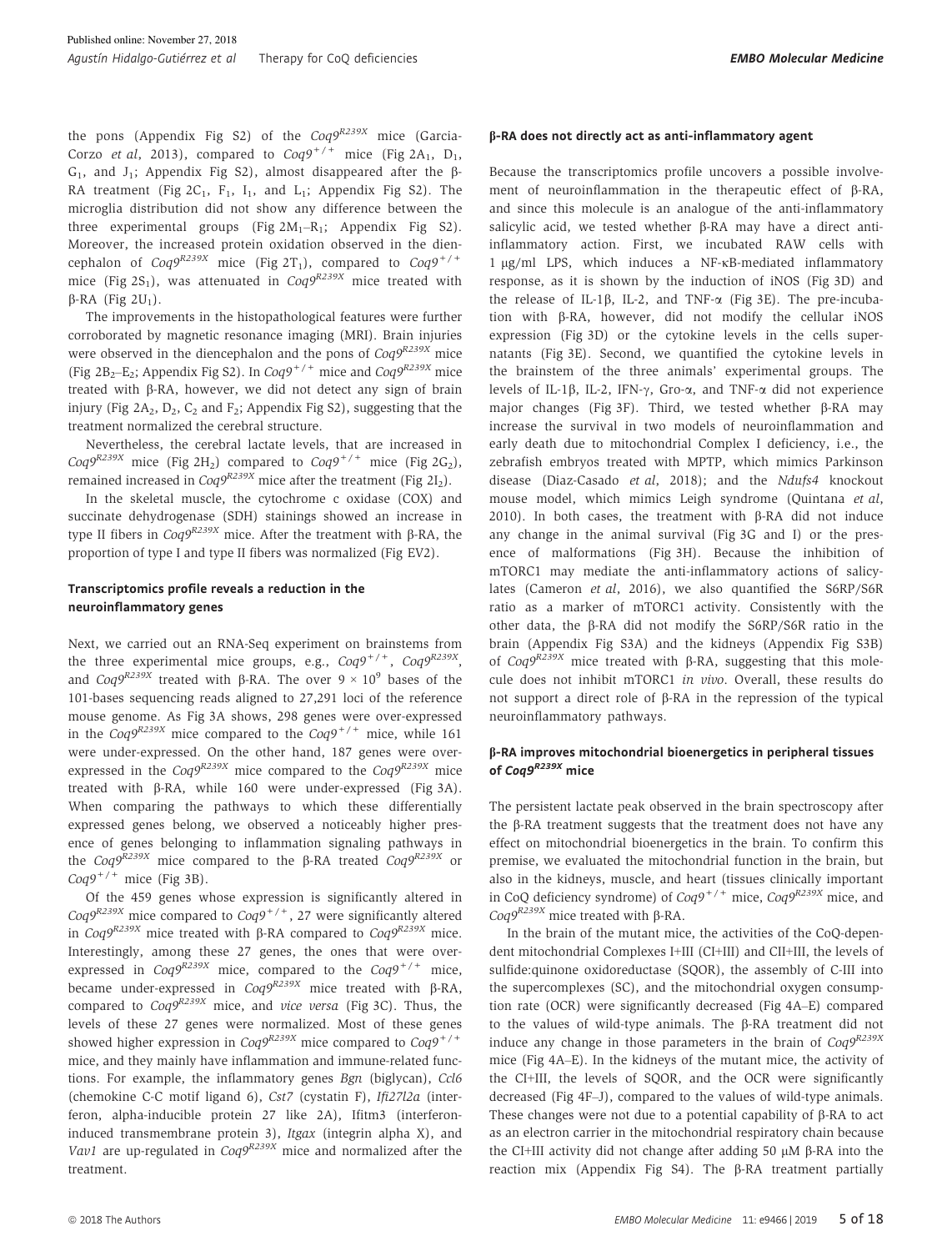

#### Figure 3. Effect of the  $\beta$ -RA treatment on genes expression profiles and neuroinflammatory-related features.

A Global differences in the levels of gene expression between experimental groups.

B Only pathways with more than one gene significantly altered in Coq9<sup>R239X</sup> compared to Coq9<sup>+/+</sup> mice are considered for this figure. The y-axis represents the percentage of genes corresponding to a pathway in the sample of genes whose expression level is significantly altered in a comparison between mice samples. C Heatmap showing the comparative landscape of the expression level per sample of the 27 genes whose expression was altered by the mutation and normalized by the b-RA treatment. The column numbers correspond to the different samples and the row names are gene codes composed of the ENSEMBL gene ID and the gene symbol (between parentheses). The green means comparatively higher, red means comparatively lower, and black means no difference in expression level  $(n = 5$  for each group).

- D iNOS expression levels in RAW cells after stimulation with LPS ( $n = 3$  for each group).
- E Cytokine levels in the culture supernatant of RAW cells after stimulation with LPS ( $n = 3$  for each group).
- F Cytokine levels in the brainstem of Coq9<sup>+/+</sup> mice, Coq9<sup>R239X</sup> mice, and Coq9<sup>R239X</sup> mice treated with  $\beta$ -RA (n = 7 for each group).
- G, H Mortality rate (G) and (H) percentage of malformations in zebrafish embryos treated with MPT and the effect of b-RA treatment.

Survival curve of Ndufs4 knockout mice and Ndufs4 knockout mice treated with  $\beta$ -RA [Log-rank (Mantel-Cox) test; n = 5 for each group; see Appendix Table S3 for exact P-values].

Data information: Data in panels (D–F) are expressed as mean  $\pm$  SD. \*P < 0.05; \*\*P < 0.01; \*\*\*P < 0.001; LPS or LPS +  $\beta$ -RA versus control.  $\pm$ P < 0.05; LPS or LPS +  $\beta$ -RA versus control (one-way ANOVA with a Tukey's post hoc test; see Appendix Table S3 for exact P-values).

normalized the CI+III activity and induced a significant increase of SQOR levels and the OCR (Fig 4F–J). On the contrary, assembly of C-I into the supercomplexes did not change in any experimental group (Appendix Fig S5). In the skeletal muscle of the mutant mice, the activity of the CI+III was significantly decreased, while the CII+III activity did not change (Fig 4K and L), compared to the values of wild-type animals. The  $\beta$ -RA treatment normalized the CI+III activity (Fig 4K). In the heart of  $Cog9^{R239X}$  mice, the activities of the CI+III and CII+III, as well as the levels of SQOR, were significantly decreased (Fig 4M–O), compared to the values of wild-type animals. Again, the  $\beta$ -RA treatment partially normalized the CI+III, CII+III activities, and the levels of SQOR, although partially in this case (Fig 4M–O). Therefore, these results illustrate tissue-specific responses to  $\beta$ -RA treatment in the mitochondrial bioenergetics.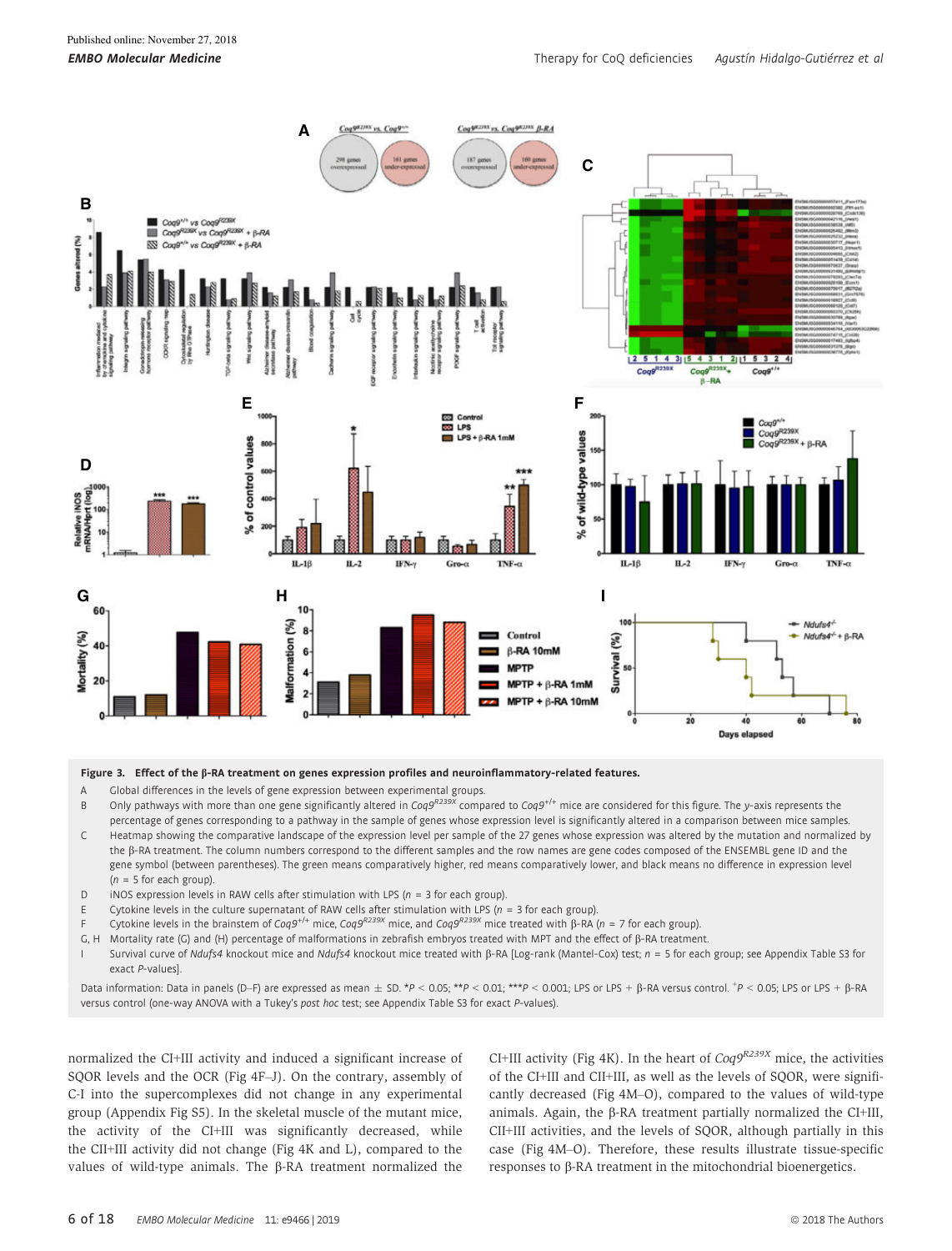

Figure 4.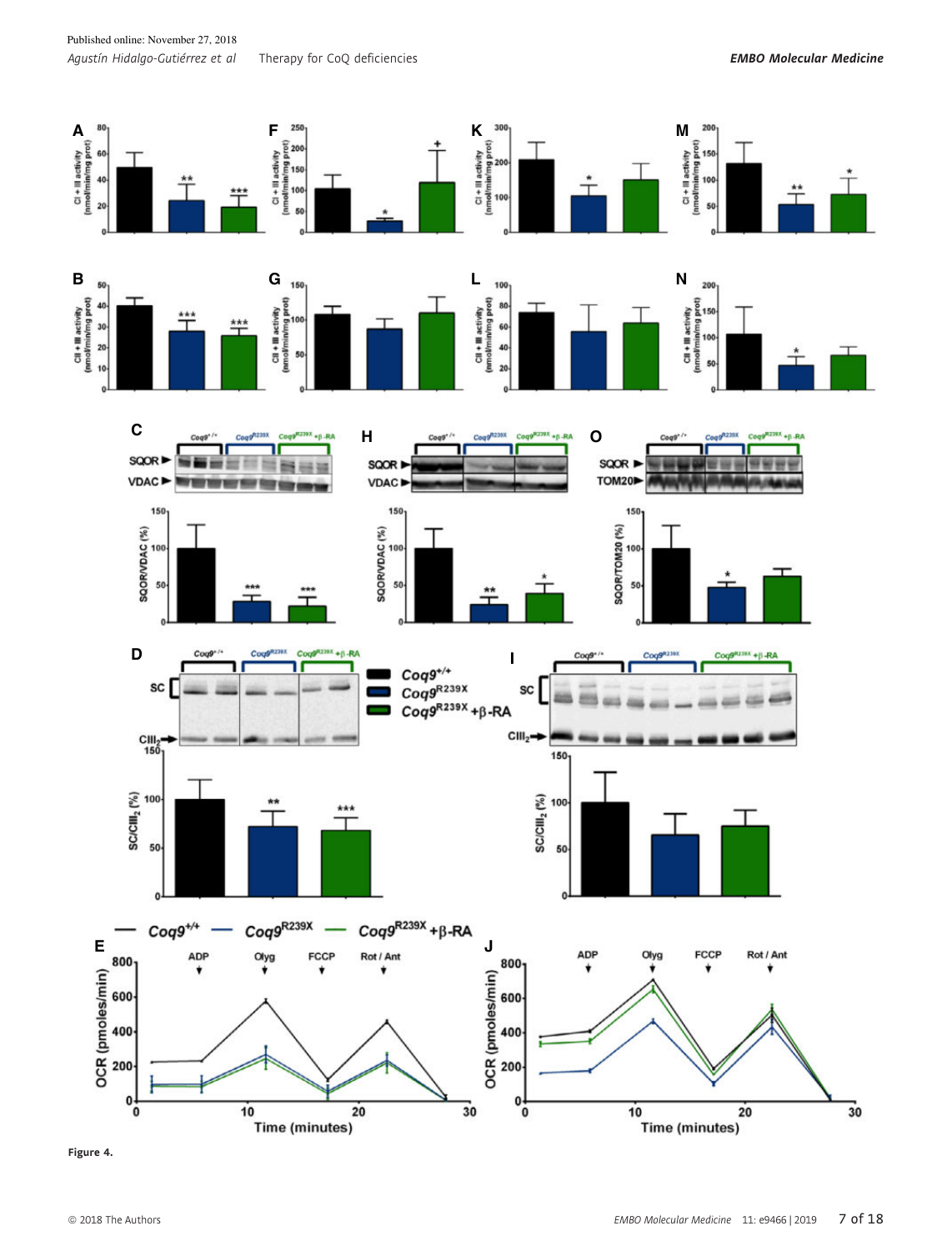◀

#### Figure 4. Tissue-specific differences in mitochondrial function after  $\beta$ -RA treatment in Coq9<sup>R239X</sup> mice.

A–O (A, F, K, M) CoQ-dependent Complex I+III activities in brain (A) and kidneys (F), skeletal muscle (K), and heart (M). (A): Coq9<sup>4++</sup>, n = 5; Coq9<sup>R239X</sup>, n = 6; Coq9<sup>R239X</sup> after ß-RA treatment,  $n = 7$ . (F): Coq9<sup>+/+</sup>,  $n = 4$ ; Coq9<sup>R239X</sup>,  $n = 6$ ; Coq9<sup>R239X</sup> after β-RA treatment,  $n = 4$ . (K): Coq9<sup>H++</sup>,  $n = 3$ ; Coq9<sup>R239X</sup>,  $n = 6$ ; Coq9<sup>R239X</sup> after β-RA treatment,  $n = 3$ . (M): Coq9<sup>+/+</sup>,  $n = 5$ ; Coq9<sup>R239X</sup>,  $n = 6$ ; Coq9<sup>R239X</sup> after  $\beta$ -RA treatment,  $n = 6$ ). (B, G, L, N) CoQ-dependent Complex II+III activities in brain (B) and kidneys (G), skeletal muscle (L) and heart (N). (B): Coq9<sup>+/+</sup>, n = 5; Coq9<sup>R239X</sup>, n = 6; Coq9<sup>R239X</sup> after β-RA treatment, n = 7. (G): Coq9<sup>+/+</sup>, n = 5; Coq9<sup>R239X</sup>, n = 6; Coq9<sup>R239X</sup> after β-RA treatment, n = 6. (L): Coq9<sup>R+/+</sup>, n = 5; Coq9<sup>R239X</sup>, n = 6; Coq9<sup>R239X</sup> after β-RA treatment, n = 7. (N): Coq9<sup>+/+</sup>, n = 6; Coq9<sup>R239X</sup>, n = 6; Coq9<sup>R239X</sup> after ß-RA treatment, n = 6. (C, H, O) Representative Western blot and quantitation of Western blot bands of SQOR in mitochondrial fractions of brain (C) and homogenates extracts from kidneys (H) and heart (O). (C): Coq9<sup>+/+</sup>, n = 6; Coq9<sup>R239X</sup>, n = 6; Coq9<sup>R239X</sup> after β-RA treatment, n = 6. (H): Coq9<sup>R+1</sup>, n = 4; Coq9<sup>R239X</sup> , n = 3; Coq9<sup>R239X</sup> after β-RA treatment, n = 3. (O): Coq9<sup>+/+</sup>, n = 4; Coq9<sup>R239X</sup>, n = 3; Coq9<sup>R239X</sup> after β-RA treatment, n = 4. (D, l) Blue-native gel electrophoresis (BNGE) followed by C-III immunoblotting analysis of mitochondrial supercomplexes in brain (D) and kidneys (I). (D): Coq9<sup>+/+</sup>, n = 9; Coq9<sup>R239X</sup>, n = 10; Coq9<sup>R239X</sup> after ß-RA treatment,  $n = 11$ . (I): Cog9<sup>+/+</sup>,  $n = 5$ ; Cog9<sup>R239X</sup>,  $n = 6$ ; Cog9<sup>R239X</sup> after ß-RA treatment,  $n = 7$ . (E, J) Mitochondrial oxygen consumption rate (represented as State 3o, in the presence of ADP and substrates) in brain (E) and kidneys (J). The data represent three technical replicates and the figures are representative of three biological replicates. Coq9<sup>+/+</sup> mice, Coq9<sup>R239X</sup> mice, and Coq9<sup>R239X</sup> mice after ß-RA treatment were included in all graphs. Data are expressed as mean  $\pm$  SD. \*P < 0.05; \*\*P < 0.01; \*\*\*P < 0.001; Coq9<sup>R239X</sup> or Coq9<sup>R239X</sup> after β-RA treatment versus Coq9<sup>+/+</sup>. \*P < 0.05; Coq9<sup>R239X</sup> versus and Coq9<sup>R239X</sup> after β-RA treatment . (one-way ANOVA with a Tukey's post hoc test; see Appendix Table S4 for exact P-values).

Source data are available online for this figure.

### β-RA reduces DMQ<sub>9</sub> in peripheral tissues of Coq9<sup>R239X</sup> mice

 $Coq9^{R239X}$  mice present widespread deficiency of CoQ<sub>9</sub> (major CoQ form in rodents) and  $CoQ_{10}$  (minor  $CoQ$  form in rodents). Because COQ9 protein is needed for the COQ7 hydroxylation reaction,  $Cog9R239X$  mice also show accumulation of demethoxyubiquinone-9 (DMQ9), the substrate of COQ7 (Garcia-Corzo et al, 2013). To test whether the general health improvement after  $\beta$ -RA treatment was due to the effects of this compound on CoQ biosynthesis, and to check whether the tissue-specific differences in mitochondrial bioenergetics were due to variances in the CoQ metabolism, we measured the levels of  $CoQ_9$ ,  $CoQ_{10}$  and  $DMQ_9$  in the most relevant tissues. As previously reported, the levels of CoQ<sub>9</sub> (Fig 5A, E, I, M and Q) and  $CoQ<sub>10</sub>$  (Fig 5B, F, J, N and R) were severely decreased in the brain (Fig 5A and B), kidneys (Fig 5E and F), liver (Fig 5I and J), skeletal muscle (Fig 5M and N), and heart (Fig 5Q and R) of  $Cog9^{R239X}$  mice. At the same time, the levels of  $DMQ<sub>9</sub>$  were significantly increased in the same tissues (Fig 5C, G, K, O and S) and, therefore, the  $DMQ<sub>9</sub>/$ CoQ<sup>9</sup> ratios were significantly increased (Fig 5D, H, L, P, and T) in  $Cog<sup>R239X</sup>$  mice. After the treatment with  $\beta$ -RA, the levels of CoQ<sub>9</sub> slightly increased only in the kidneys (Fig 5E), but not in the other tissues (Fig 5A, I, M, and Q) of the mutant mice.  $CoQ<sub>10</sub>$  also showed a trend toward increased levels in the kidneys of  $Cog9^{R239X}$  mice after  $\beta$ -RA treatment (Fig 5F), although in the other tissues the levels of  $CoQ_{10}$  did not change after  $\beta$ -RA treatment (Fig 5B, J, N and R). Importantly, the levels of DMQ<sub>9</sub> and, consequently, the DMQ9/CoQ<sup>9</sup> ratios were significantly decreased in the kidneys (Fig 5G and H), liver (Fig 5K and L), skeletal muscle (Fig 5O and P), and heart (Fig 5S and T) of  $Cog9^{R239X}$  mice treated with  $\beta$ -RA, suggesting that  $\beta$ -RA exerts an influence in the CoQ biosynthetic pathway. In the brain, however, the  $\beta$ -RA treatment did not induce changes in the levels of  $\text{DMO}_9$  or  $\text{DMO}_9/\text{CoO}_9$  ratio (Fig 5C and D). Taken together, these results suggest that the improvement of mitochondrial bioenergetics occurs only in the tissues with decreased DMQ<sub>9</sub>/CoQ<sub>9</sub> ratio after the treatment.

To check whether the levels of CoQ<sub>9</sub> and DMQ<sub>9</sub> can be further modified during the time of the treatment or with a higher dose of b-RA, we also quantified the levels of both quinones in tissues of mice after 9 months of treatment or with the double dose of  $\beta$ -RA. The results showed that the levels of DMQ<sub>9</sub> levels and the  $DMO<sub>9</sub>/CO<sub>9</sub>$  ratio were decreased in these two other experimental variants (Table EV1 and Appendix Figs S6 and S7). However, no

major differences were found in the results obtained under three experimental situations.

Because the tissue-specific differences observed in DMQ9/CoQ<sup>9</sup> ratio after  $\beta$ -RA treatment could be due to the bioavailability of this compound in the tissues after oral supplementation, we quantified the levels of  $\beta$ -RA in Coq9<sup>R239X</sup> mice after oral supplementation and compared the data to those obtained after acute intraperitoneal (i.p.) administration. The compound was detected in all the examined tissues, including the brain, by both oral and i.p. administration (Table EV2 and Appendix Fig S8). The highest values of  $\beta$ -RA were found in plasma and kidneys, while the results in brain and liver were similar (Table EV2 and Appendix Fig S8). In the non-treated animals,  $\beta$ -RA was not detected, except in the kidney of one animal (Table EV2 and Appendix Fig S8). In order to see whether the effect observed after the treatment was due to b-RA and not to any other metabolite derived from it, we developed an UPLC-MS screening experiment. The other hydroxybenzoic acid detected in the samples was the 4-HB, but no statistic differences were found between the experimental groups (Appendix Table S1). Therefore, the bioavailability of  $\beta$ -RA does not completely explain the tissue-specific differences in CoQ metabolism since brain and liver showed similar levels of  $\beta$ -RA.

#### The effect of  $\beta$ -RA over CoQ biosynthetic pathway is mediated by a mild stabilization of the Complex Q

To try to understand the mechanism involved in the reduction in the levels of  $DMQ_9$  observed after  $\beta$ -RA treatment, we quantified the levels of main CoQ biosynthetic proteins. The levels of PDSS2 and COQ2, which are not part of Complex Q, did not experience major changes in the brain (Appendix Fig S9A and B), kidneys (Appendix Fig S9C and D), and heart (Appendix Fig S9F and G) of the three experimental groups, and only a decrease in the COQ2 levels was appreciated in the kidneys of  $Cog9^{R239X}$  mice (Appendix Fig S9D). The levels of COQ4, COQ5, COQ6, COQ7, and COQ8A, which are components of the Complex Q, were consistently decreased in the brain (Fig 6A–E), kidneys (Fig 6F–J), and heart (Fig 6K–O) of  $Cog9^{R239X}$  mice compared to the same tissues in  $Cog9^{+/+}$  mice. Interestingly, the treatment with  $\beta$ -RA induced a trend toward increase on the levels of COQ4, COQ5, COQ6, and COQ8A in the kidneys (Fig 6F, G, H and J) and heart (Fig 6K, L, M and O), but not in the brain (Fig 6A, B, C and E). On the contrary,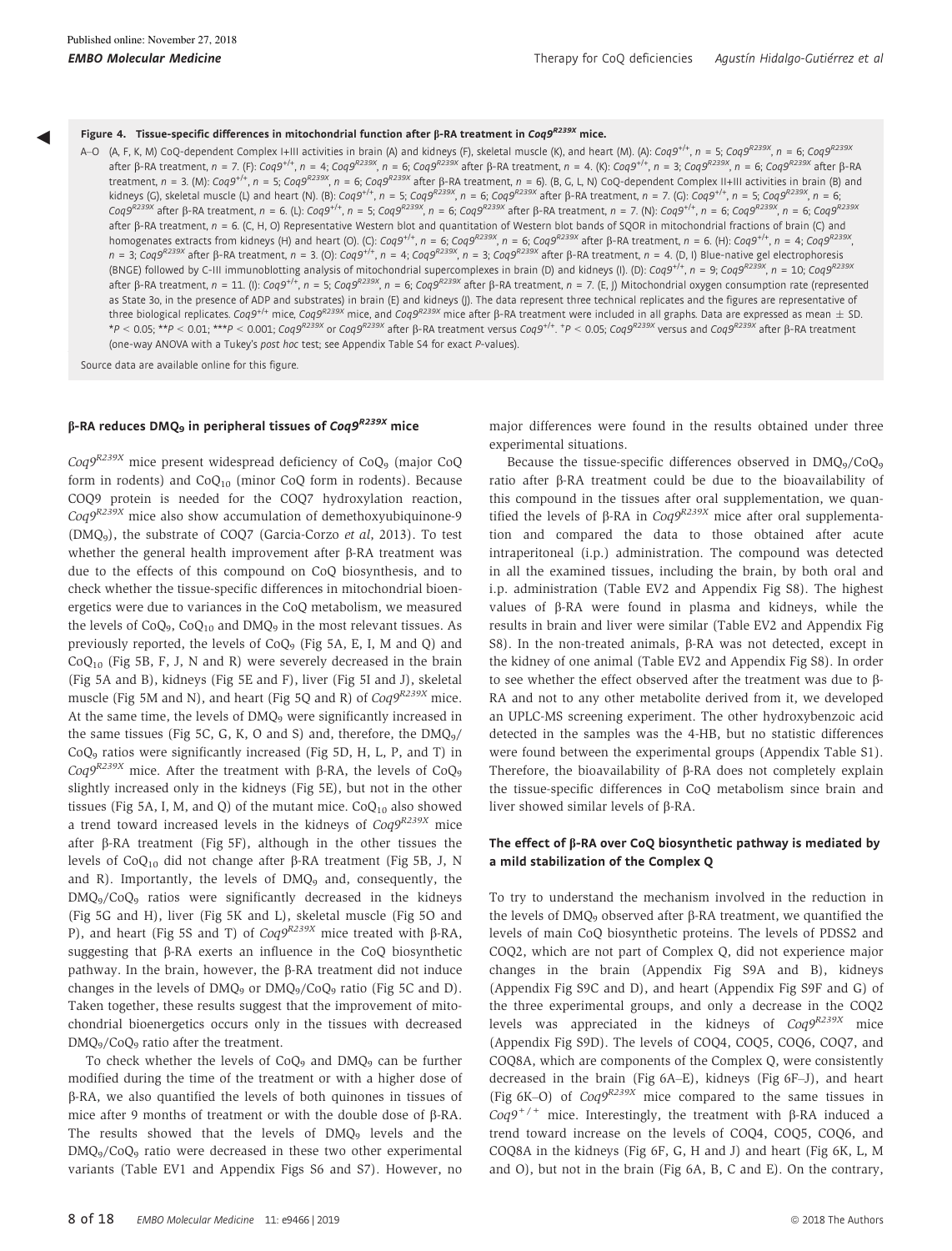

A–T Levels of CoQ<sub>9</sub> (A, E, I, M, Q), CoQ<sub>10</sub> (B, F, J, N, R), and DMQ<sub>9</sub> (C, G, K, O, S), as well as and DMQ<sub>9</sub>/CoQ<sub>9</sub> ratio (D, H, L, P, T) in brain (A–D), kidney (E–H), liver (I–L), skeletal muscle (M–P), and heart (Q–T) of Coq9<sup>+/+</sup> mice, Coq9<sup>R239X</sup> mice, and Coq9<sup>R239X</sup> mice after ß-RA treatment. Data are expressed as mean  $\pm$  SD. \*\*P < 0.01; \*\*\*P < 0.001; Coq9<sup>R239X</sup> or Coq9<sup>R239X</sup> after β-RA treatment versus Coq9<sup>+/+</sup>. \*P < 0.05; <sup>++</sup>P < 0.01; Coq9<sup>R239X</sup> versus Coq9<sup>R239X</sup> after β-RA treatment . (one-way ANOVA with a Tukey's post hoc test or t-test; n = 6 for each group; see Appendix Table S5 for exact P-values). Note that DMQ9 was undetectable in

tissues from Coq9<sup>+/+</sup> mice as well as in muscle of Coq9<sup>R239X</sup> mice treated with  $\beta$ -RA.

the levels of COQ7, which physically interacts with COQ9, were not modified by the  $\beta$ -RA treatment in any of the three tissues (Fig 6D, J and T). Overall, these results suggest that  $\beta$ -RA may induce the stabilization of the Complex Q, resulting in a decrease in the  $DMQ<sub>9</sub>/$ CoQ<sup>9</sup> ratio.

#### The levels of DMQ<sub>9</sub> contribute to the disease phenotype

The results of the previous sections suggest that the  $DMQ_9/CoQ_9$ ratio is a key factor in the disease phenotype. To validate those results, we calculated the  $DMQ_9/CoQ_9$  ratio in the tissues of two additional experimental models: (i) the  $Cog9^{Q95X}$  mouse model, which have widespread CoQ deficiency without compromising the lifespan (Luna-Sanchez *et al*, 2015); and (ii) the  $Cog9^{R239X}$  mice treated with ubiquinol-10, which show an increase in the levels of  $CoQ<sub>10</sub>$  (Garcia-Corzo *et al*, 2014), resulting in an increase in the lifespan (Fig 1A); yet, this increased lifespan is not comparable to the one observed under  $\beta$ -RA treatment (Fig 1A). Our results show that, at 1 month of age, the  $DMO<sub>9</sub>/COO<sub>9</sub>$  ratios in the tissues

of  $Cog9^{Q95X}$  mice were significantly lower than in the tissues of  $Coq9^{R239X}$  mice (Fig 7A and B; Appendix Fig S10). At 3 months of age, the DMQ<sub>9</sub> almost disappeared in the tissues of  $Cog9^{Q95X}$ , but not in Coq9R239X mice (Fig 7C and D; Appendix Fig S10). In  $Cog9^{R239X}$  mice, the treatment with ubiquinol-10 did not affect the levels of DMQ<sub>9</sub> and, therefore, the DMQ<sub>9</sub>/CoQ<sub>9</sub> ratios were still high in all tissues, while the  $CoQ<sub>10</sub>$  was increased (Fig 7E and F; Appendix Fig S11). Therefore, those results corroborate the correlation between DMQ9/CoQ<sup>9</sup> ratio and the severity of the disease phenotype.

#### Steroid hormones or FGF21 do not mediate the tissues communication under CoQ deficiency

Because our data suggest that the modification of CoQ metabolism in peripheral tissues induces a reduction in the brain pathology in  $Cog9^{R239X}$  mice treated with  $\beta$ -RA, we tried to identify a circulating signal molecule that may provide this tissue communication (e.g., kidney–brain, muscle–brain, heart–brain, or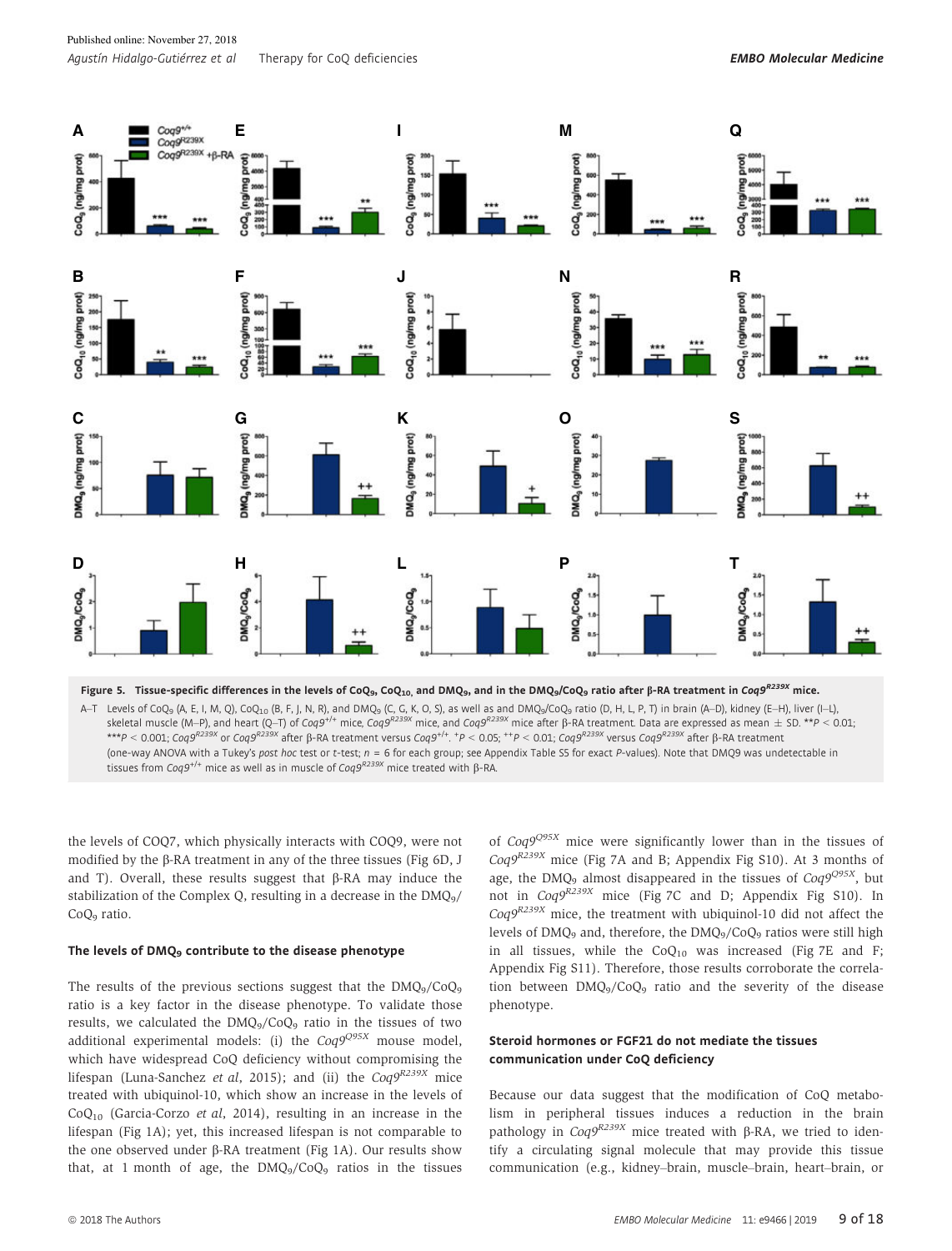





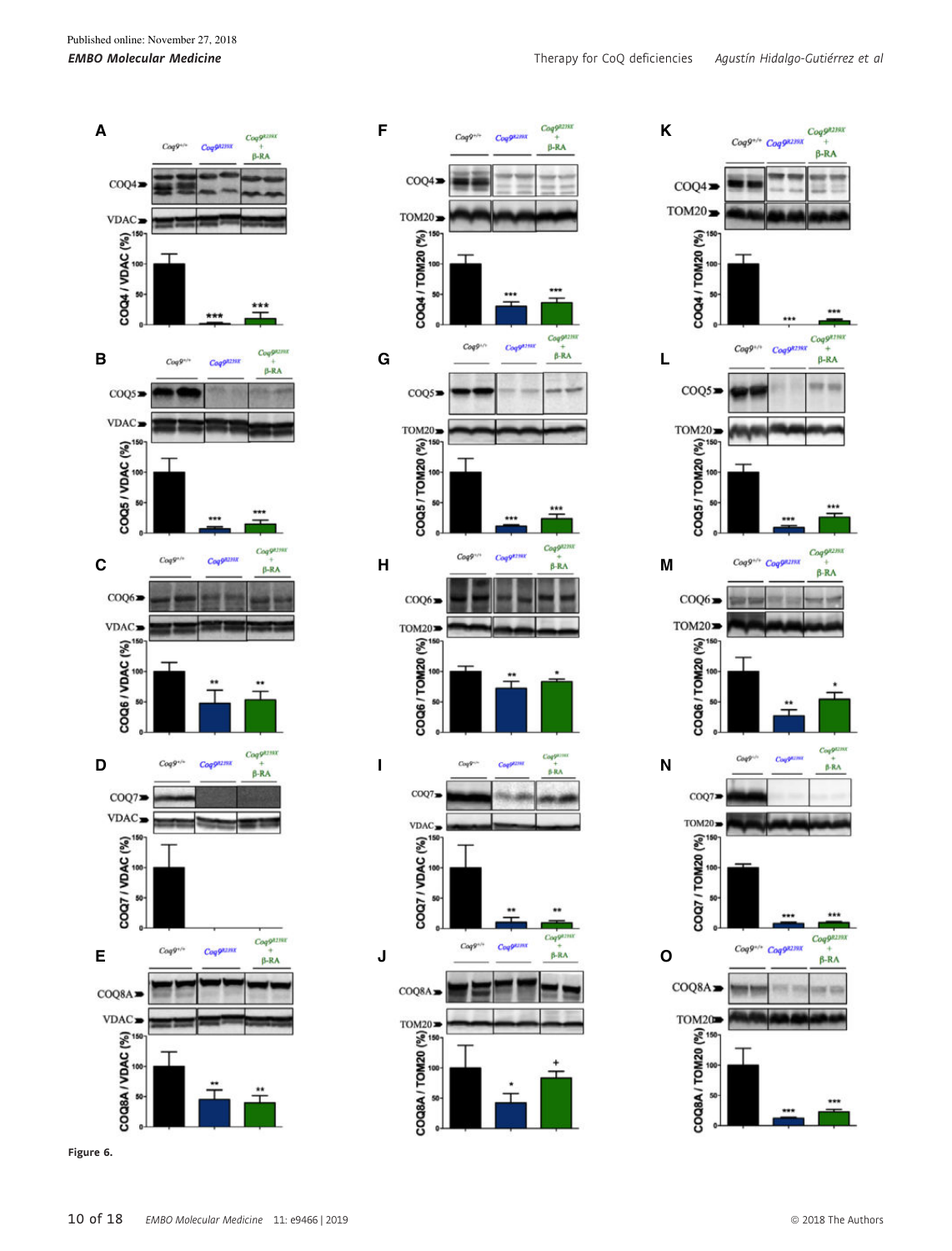#### Figure 6. Effect of b-RA treatment in the tissue levels of CoQ biosynthetic proteins.

A–O Representative images of Western blots of the CoQ biosynthetic proteins COQ4, COQ5, COQ6, COQ7, and COQ8A and the quantitation of the protein bands in the brain (A–E), kidneys (F–J), and heart (K–O) of Coq9<sup>+/+</sup>, Coq9<sup>R239X</sup>, and Coq9<sup>R239X</sup> mice treated with β-RA. Coq9<sup>F/+</sup> mice, Coq9<sup>R239X</sup> mice, and Coq9<sup>R239X</sup> mice after  $\beta$ -RA treatment were included in all graphs. Data are expressed as mean  $\pm$  SD. \*P < 0.05; \*\*P < 0.001; \*\*\*P < 0.001; Coq9<sup>R239X</sup> or Coq9<sup>R239X</sup> after β-RA treatment versus Coq9<sup>+/+</sup>. \*P < 0.05; Coq9<sup>R239X</sup> versus and Coq9<sup>R239X</sup> after ß-RA treatment (one-way ANOVA with a Tukey's post hoc test; n = 5 for each group; see . Appendix Table S6 for exact P-values).

Source data are available online for this figure.

◀

liver–brain). With that purpose, we quantified the steroid hormones, since some steps of their biosynthesis are localized in mitochondria; and FGF21, a recently identified biomarker for mitochondrial myopathies (Suomalainen et al, 2011). The results did not show any differences in the levels of corticosterone between the three experimental groups, both in males and females (Appendix Fig S12A and B). In male  $Cog9^{R239X}$  mice, the levels of androstenedione and testosterone were significantly lower than those in male  $Cog9^{+/+}$  mice (Appendix Fig S9C and D). After β-RA treatment, the levels of both hormones were still lower than those in control animals (Appendix Fig S12C and D).

The levels of FGF21 in the target organ, the brain, were similar in  $Cog9^{+/+}$  and  $Cog9^{R239X}$  mice, while a slight increase was detected in the precursor form in  $Coq9^{R239X}$  mice treated with  $\beta$ -RA, compared to  $Cog9^{R239X}$  mice (Appendix Fig S12E). In the liver, the main secretory organ of FGF21, the levels of FGF21 (both the precursor and the mature form) were similar in the three experimental groups (Appendix Fig S12F).

# Discussion

The treatment of primary or secondary mitochondrial diseases is, in most cases, still limited to a palliative care. In this study, we identify a novel treatment for primary CoQ deficiency. The treatment is based on the administration of  $\beta$ -RA, which reduces the molecular, histopathologic, and clinical signs of mitochondrial encephalopathy in a mouse model of encephalopathy associated with CoQ



#### Figure 7. DMQ<sub>9</sub>/CoQ<sub>9</sub> ratio in other experimental conditions.

A–F (A) DMQ<sub>9</sub>/CoQ<sub>9</sub> ratio in tissues from Coq9<sup>R239X</sup> and Coq9<sup>Q95X</sup> mice at 1 month of age. (C) DMQ<sub>9</sub>/CoQ<sub>9</sub> ratio in tissues from Coq9<sup>R239X</sup> and Coq9<sup>Q95X</sup> mice at 3 months of age. (E) DMQ<sub>9</sub>/CoQ<sub>9</sub> ratio in tissues from Coq9<sup>R239X</sup> mice and Coq9<sup>R239X</sup> mice treated with ubiquinol-10 during 2 months. (B, D, F) Representative chromatographs showing the different quinones in the kidneys. Data in panels (A, C, E) are expressed as mean  $\pm$  SD. \*\* $P < 0.01$ ; \*\*\* $P < 0.001$ ; Coq9<sup>095X</sup> versus  $Cog<sup>9R239X</sup>$  (t-test; n = 5 for each group; see Appendix Table S7 for exact P-values).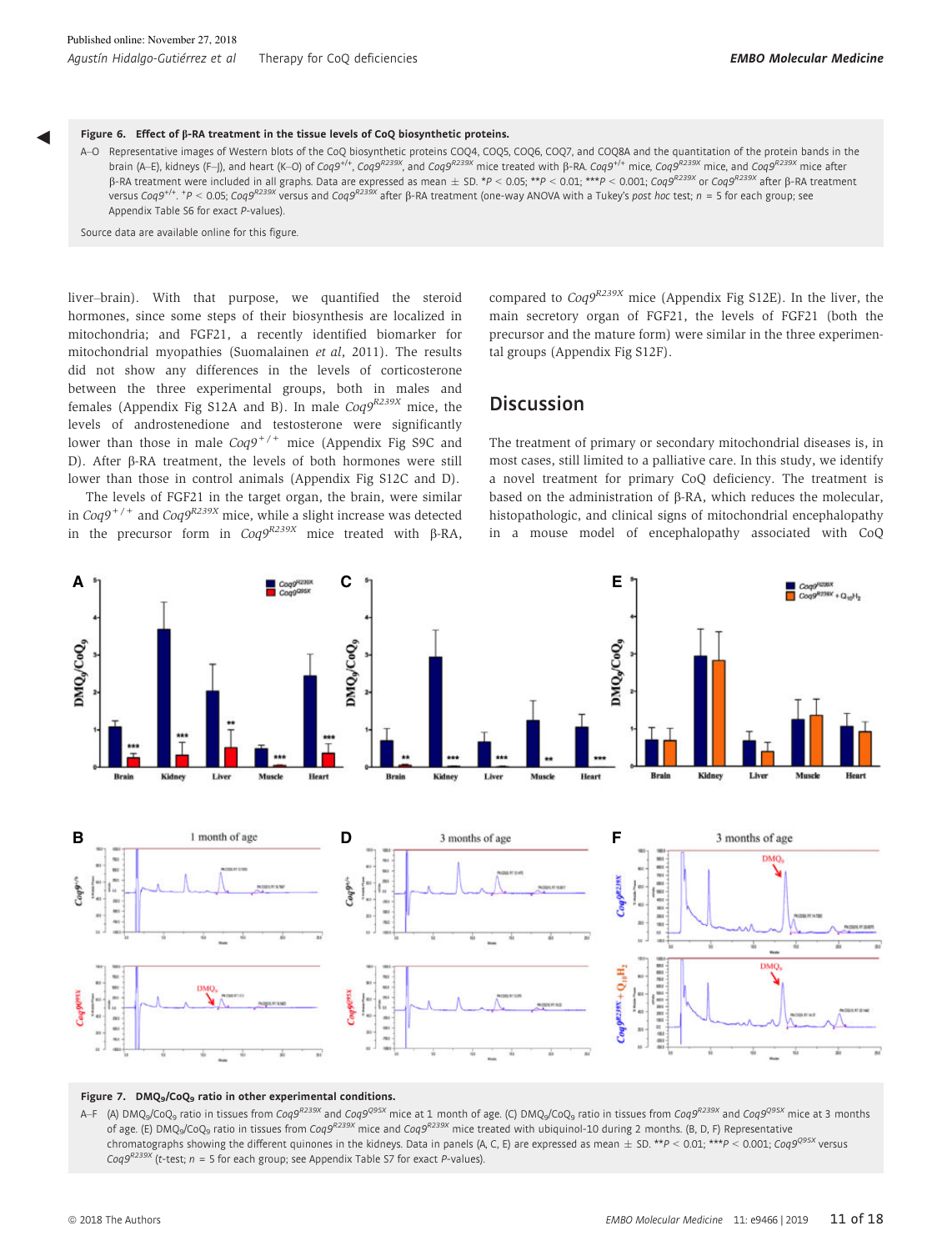deficiency. The remarkable increase of survival after  $\beta$ -RA treatment was superior to that observed after ubiquinol-10 treatment, and the therapeutic effect was succeeded even if the treatment started in a symptomatic period. The striking increase in animal survival and the general health improvement after the  $\beta$ -RA treatment was achieved even though the levels of CoQ and mitochondrial function were not increased in the brain, which is the most relevant tissue for the development of the disease. In peripheral tissues, however,  $\beta$ -RA induced a decrease in the DMQ<sub>9</sub>/CoQ<sub>9</sub> ratio, resulting in a bioenergetics improvement that may exert a key influence on the brain pathology. Accordingly, we provide additional data about the  $DMQ_9/COQ_9$  ratio in the  $Cog9^{Q95X}$  mouse model and in  $Cog9^{R239X}$ mice treated with ubiquinol-10, and both cases support the importance of the  $DMO<sub>9</sub>/COO<sub>9</sub>$  ratio in the progression of the clinical symptoms associated with CoQ deficiency syndrome.

The initial hypothesis for this study was that  $\beta$ -RA could be used in the CoQ biosynthetic pathway and bypasses the defect in COQ9- COQ7, increasing the endogenous levels of CoQ (Luna-Sanchez et al, 2015; Pierrel, 2017). However, our results show that the bypass effect would be limited because only the kidneys, the tissue with higher levels of  $\beta$ -RA, showed a moderate increase in the levels of CoQ in the mutant mice after the treatment. Nevertheless, the levels of DMQ<sup>9</sup> were significantly decreased not only in the kidneys but also in the skeletal muscle, liver, and heart. Those results hint that the CoQ biosynthetic pathway might use  $\beta$ -RA as a substrate whose Km is probably higher than the natural substrate, 4-HB, and for that reason the reduction of the DMQ<sub>9</sub> levels is not accompanied by an increase of  $CoQ<sub>9</sub>$  in tissues where the  $\beta$ -RA does not reach a threshold (Pierrel, 2017). Also, the stabilization of the Complex Q may contribute to this effect, since the levels of COQ4, COQ5, COQ6, and COQ8A were slightly increased in the kidneys and heart after  $\beta$ -RA treatment. Consistent with those results, 4-HB or vanillic acid induced an increase of the CoQ biosynthetic protein in vitro (Herebian et al, 2017b,c). Moreover, we must also consider that the  $\beta$ -RA administration was able to increase the levels of CoQ<sub>9</sub> in renal and cardiac mitochondria, as well as in muscle tissue in a conditional Coq7 KO model, which lacks COQ7 protein (Wang et al, 2015, 2017). Nevertheless, the cerebral  $CoQ<sub>9</sub>$  levels after  $\beta$ -RA supplementation were not determined in the conditional Coq7 KO mice (Wang et al, 2015, 2017). Because  $Cog9^{R239X}$  mice has reduced levels not only of COQ7 but also of COQ4, COQ5, COQ6, and COQ8A (Luna-Sanchez *et al*, 2015), it is also possible that the limitation of the  $\beta$ -RA to generally increase the CoQ<sub>9</sub> levels in  $Cog9^{R239X}$  mice could be due to the disruption of the Complex Q observed in this mouse model. The combination of both arguments could explain the lack of effect over the CoQ biosynthesis pathway in the brain. In either case, our data on the  $Cog<sup>R239X</sup>$  mouse model together with those obtained in the Coq7 conditional KO model indicate that it is possible to influence the CoQ biosynthesis in vivo with the use of the appropriated 4-HB analog(s). These results partially corroborate previous data in vitro using mutant yeasts and human skin fibroblasts derived from patients with primary CoQ deficiency (Ozeir et al, 2011; Xie et al, 2012; Doimo et al, 2014; Freyer et al, 2015; Luna-Sanchez et al, 2015; Herebian et al, 2017b,c; Pierrel, 2017; Wang et al, 2017).

While the levels of  $CoQ<sub>9</sub>$  and  $CoQ<sub>10</sub>$  were doubled in the kidneys of  $Cog9^{R239X}$  mice after the treatment, the levels reached after the treatment were barely 5% of the wild-type levels. The reduction in the  $DMQ<sub>9</sub>$  levels after the therapy, and as a consequence, the  $\text{DMO}_9/\text{CoO}_9$  ratio, was more important in terms of absolute values, as well as more consistent because the response was similar in all peripheral tissues. Importantly, the decrease in DMQ<sub>9</sub>/CoQ<sub>9</sub> ratio in peripheral tissues (like kidneys, heart, and muscle) was enough to increase the CoQ-dependent complexes activities up to normalizing the mitochondrial respiration. Therefore, the effect of the  $\beta$ -RA treatment in the function of the renal, muscular, and cardiac mitochondria must be due to the reduction of the  $DMQ_9/CoQ_9$  ratio. While DMQ is not commercial available to develop more direct experiments, Yang et al (2011) were able to exchange the quinone pools between the mitochondria from wild-type and Clk-1 (= Coq7) mutated worms, demonstrating that DMQ<sub>9</sub> was the responsible of the inhibition of the electron transfer from complex I to ubiquinone in the mitochondrial respiratory chain, probably due to the competition of CoQ and DMQ for the same binding site, together with the inability of DMQ to transfer electrons (Arroyo et al, 2006). Our results in mice suggest that DMQ could also inhibit the electron transfer from complex II to ubiquinone, a fact that was not observed in worms (Yang et al, 2011). Those differences may reflect the diverse structure and functionality of the mitochondria in different organisms, tissues, and cell types (Vafai & Mootha, 2012). Thus, our study points out the importance of the DMQ9/CoQ<sup>9</sup> ratio in the disease phenotype, a fact that is further supported by several evidences: (i) The  $Coq9^{Q95X}$  mouse model has low levels of DMQ<sub>9</sub> and higher levels of CoQ biosynthetic proteins (compared to the  $Coq9^{R239X}$  muse model), and the lifespan is not compromised; (ii) the treatment with ubiquinol-10 in  $Cog9^{R239X}$  mice does not change the DMQ<sup>9</sup> levels and its therapeutic effects are significantly lower than those after  $\beta$ -RA treatment; (iii) the reduction in the DMQ<sub>9</sub> levels in the  $Cog7$  conditional KO mice after  $\beta$ -RA therapy may also contribute to the increased survival observed in this mouse model, although the phenotype of this mouse model is not clear (Wang et al, 2015); and (iv) patients with high levels of  $DMQ_{10}$  in the samples used for the diagnostic (muscle and/or skin fibroblasts) are associated to severe clinical presentations (Duncan et al, 2009; Freyer et al, 2015; Danhauser et al, 2016; Wang et al, 2017; Smith et al, 2018).

Because the levels of  $CoQ<sub>9</sub>$  and  $DMQ<sub>9</sub>$  did not change in the brain of the  $Cog<sup>R239X</sup>$  mice after the treatment, this tissue did not experience any improvement in the mitochondrial function after  $\beta$ -RA therapy. However, even if the treatment does not have any detectable effect at the cerebral mitochondria, the  $Cog9^{R239X}$  mice showed a clear and profound reduction in the spongiform degeneration, reactive astrogliosis, and oxidative damage, leading to an absence of brain injuries after the  $\beta$ -RA therapy. Those effects are, therefore, independent of the CoQ<sub>9</sub> and DMQ<sub>9</sub> levels in the brain. Thus, two complementary hypotheses could explain the therapeutic effects of β-RA in the brain of  $Coq9^{R239X}$  mice. First, β-RA may have CoQ-independent functions with therapeutic potential for mitochondrial encephalopathies. The transcriptomics data showing a decrease in the expression levels of some inflammatory genes, and the fact that  $\beta$ -RA is a structural analogue of salicylic acid (Gomez-Guzman et al, 2014), would support this hypothesis. However, our experimental data do not support this hypothesis because: (i) The microglia distribution and the cytokines levels did not experience major changes between  $Cog9^{R239X}$  mice and  $Cog9^{R239X}$  mice treated with  $\beta$ -RA; (ii) b-RA did not reduce iNOS expression or cytokines release in RAW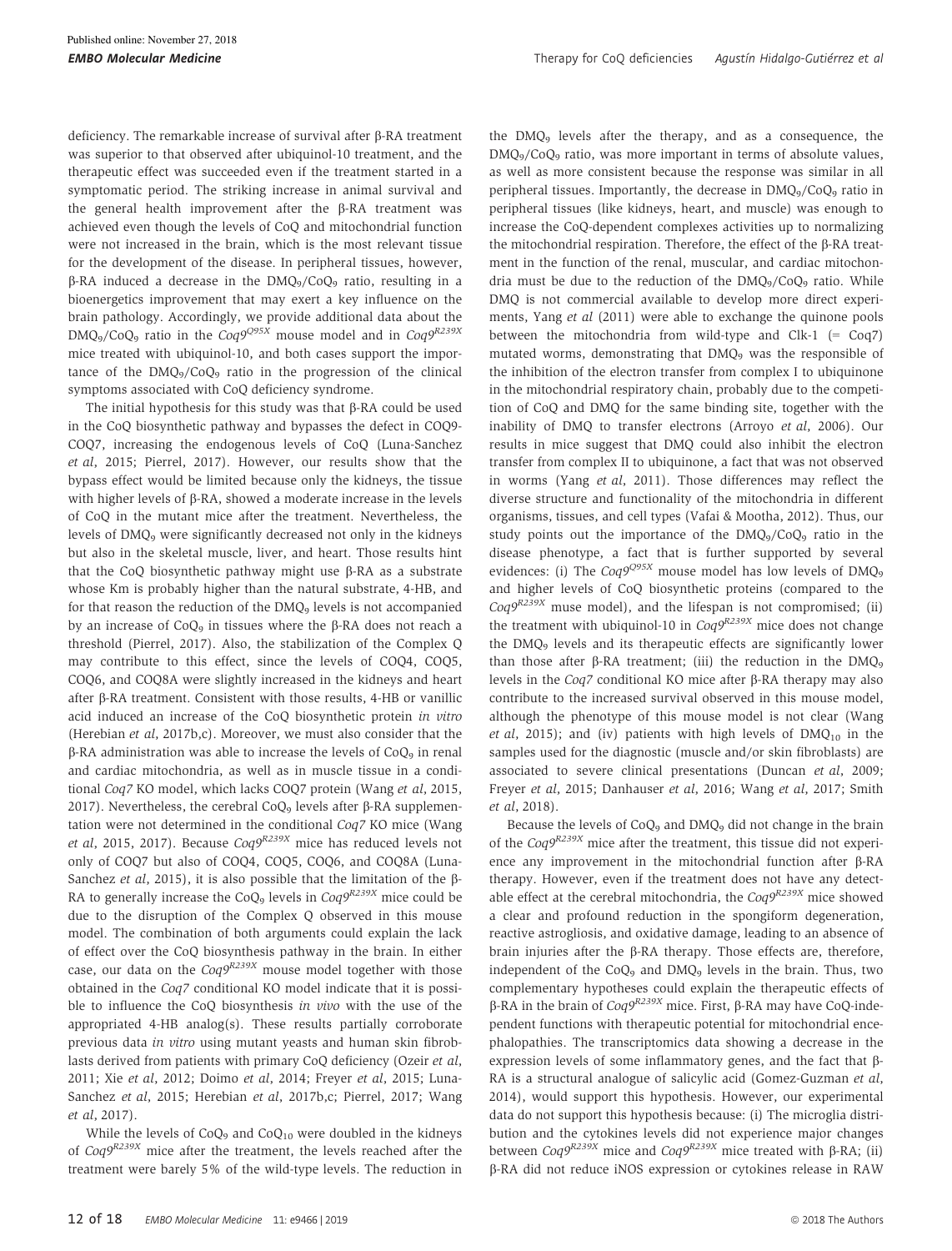cells stimulated with LPS; (iii)  $\beta$ -RA did not have therapeutic effects in pharmacological or genetic models of neuroinflammation, e.g., the MPTP-induced zebrafish model of Parkinson disease and the Ndufs4 mouse model of Leigh syndrome; and (iv)  $\beta$ -RA did not inhibit mTORC1 in vivo. Thus, the changes in the expression levels of some inflammatory genes may reflect the reduction in the astrogliosis. In fact, some genes associated with chemokine (e.g., C-C Motif Chemokine Ligands family) and cytokine signaling (e.g., Cd14, Ifitm3, Hmox1), immune response (Nurp1), cell cycle (e.g., Eif4bpp1), cell adhesion (e.g., Ecm1, Igfb4), and lipid metabolism (e.g., Ch25) have been also associated to reactive astrogliosis (Zamanian et al, 2012; Colombo & Farina, 2016) and, therefore, the reduction observed in these genes could be due to the reduction in the astrogliosis. Our data also suggest that, similarly to other mitochondrial encephalopathies (Lax et al, 2012; Tegelberg et al, 2017), the neuroinflammation associated with microglia activation is not an important factor in the mitochondrial encephalopathy associated with CoQ deficiency.

The second hypothesis is that the reduction in  $\text{DMQ}_9/\text{CoQ}_9$  ratio in peripheral tissues and the subsequent improvement of mitochondrial bioenergetics may provide some tissue–brain cross-talk in order to reduce the astrogliosis, spongiosis, and its associated brain injury. While we were not able to reveal how the peripheral tissues communicate with the brain in this situation, a recent study about gene therapy in a mouse model of Leigh syndrome also suggests that the correction of the gene defect in peripheral tissues is important to reduce brain pathology (Di Meo et al, 2017). The studies about the kidney–brain, heart–brain, or liver–brain cross-talk, as well as the presence of a gut–brain axis, would support the concept of an influence of peripheral tissues in the brain pathology, and reactive astrogliosis in particular (Mayo et al, 2014; Butterworth, 2015; Rothhammer et al, 2016, 2017; Miranda et al, 2017; Thackeray et al, 2018).

In conclusion, our study shows that  $\beta$ -RA is a powerful therapeutic agent for the mitochondrial encephalopathy due to CoQ deficiency, a disease that is increasingly diagnosed with exome sequencing, with an estimation of more the 120,000 cases worldwide (Hughes et al, 2017). The therapeutic results are greater than those obtained by the classical oral CoQ supplementation because of the decrease of the DMQ/CoQ ratio. Therefore, β-RA should be preferentially considered for the treatment of human  $CoQ_{10}$  deficiency with accumulation of  $DMQ<sub>10</sub>$ , as it has been reported in patients with mutations in COQ9, COQ7, or COQ4 (Duncan et al, 2009; Freyer et al, 2015; Danhauser et al, 2016; Herebian et al, 2017b; Wang et al, 2017; Smith et al, 2018) but also in cells under siRNA knockdown of COQ3, COQ5 and COQ6 (Herebian et al, 2017b). Similar principles could be applied for 3,4-hydroxybenzoic acid, vanillic acid, 2-methyl-4-hydroxybenzoic acid, or 2,3-dimethoxy-4 hydroxybenzoic acid in the cases of mutations in COQ6, COQ5, or COQ3 (Heeringa et al, 2011; Yoo et al, 2012; Ribas et al, 2014; Gigante et al, 2017; Herebian et al, 2017a; Pierrel, 2017), respectively. Furthermore, 4-HB analogs may provide therapeutic effects in other conditions, e.g., mitochondrial disorders, since secondary CoQ deficiency due to decreased levels of CoQ biosynthetic proteins have been recently reported in various mouse models of mitochondrial diseases (Kuhl et al, 2017); or metabolic diseases due to insulin resistance since secondary CoQ deficiency due to decreased levels of CoQ biosynthetic proteins have been recently described in in vitro insulin resistance models and adipose tissue from insulinresistant humans (Fazakerley et al, 2018). To apply the B-RA treatment into the clinic, the safety and dose–response studies included in a clinical trial should be first developed. Nevertheless,  $\beta$ -RA is a natural compound that is used as a flavor by the food industry (Adams et al, 2005), and its administration in wild-type mice at high doses does not have detrimental effects on the survival (Wang et al, 2015). Therefore, the safety study has a good prognosis and would allow the use of this compound at least as a compassionate option in cases of severe CoQ deficiencies due to mutations in COQ9 or COO<sub>7</sub>

# Materials and Methods

#### Experimental design

 $Cog9^{+/+}$ ,  $Cog9^{R239X}$ ,  $Ndufs4^{+/+}$ , and  $Ndufs4^{-/-}$  mice were used in the study. All mice have a mix of C57BL/6N and C57BL/6J genetic background. Mice were housed in the Animal Facility of the University of Granada under an SPF zone with lights on at 7:00 AM and off at 7:00 PM. Mice had unlimited access to water and rodent chow. The Coq9R239X mouse model [\(http://www.informatics.jax.org/alle](http://www.informatics.jax.org/allele/key/829271) [le/key/829271](http://www.informatics.jax.org/allele/key/829271)) was previously generated and characterized (Garcia-Corzo et al, 2013). b-RA was incorporated in the chow at a concentration of 1%, which provides a dose similar to the one (1 g/kg b.w./day) that was therapeutically successful in the Coq7 conditional KO model (Wang et al, 2015). For a particular experiment, we doubled the dose by adding  $\beta$ -RA into the drinking water at a concentration of 0.5%, neutralizing the water with sodium bicarbonate. Also, a pilot survival study was done with  $\beta$ -RA in Ndufs4 knockout mice, which show microgliosis and neuroinflammation (Quintana et al, 2010).

The motor coordination was evaluated by rotarod test at different months of age. Systolic blood pressure (SBP) and heart rate (HR) were measured in conscious, prewarmed, and restrained mice by tail-cuff plethysmography (Digital Pressure Meter LE 5001, Letica S.A., Barcelona, Spain) as described previously (Gomez-Guzman et al, 2014; Luna-Sanchez et al, 2017).

The therapeutic potential of  $\beta$ -RA was also assessed in zebrafish embryos treated with the neurotoxin 1-methyl-4-phenyl-1,2,3,6 tetrahydropyridine (MPTP), which is used to induce key features of Parkinson disease, including CI inhibition and neuroinflammation (Diaz-Casado et al, 2018). The embryos were exposed to MPTP from 24 hpf to 72 hpf, and  $\beta$ -RA was added to the wells from 72 hpf to 120 hpf. After completing the experiment protocol, at 120 hpf, the mortality rate was calculated as the percentage of dead embryos with respect to total embryos. Edema, the most common malformations, as well as tail and yolk abnormalities, were macroscopically quantified (Diaz-Casado et al, 2018). Adult zebrafish (Danio rerio) of the AB line were provided by ZFBiolabs S.L (Madrid, Spain) and used as breeding stocks. The fish line was maintained in the University of Granada's facility at a water temperature of  $28.5 \pm 1^{\circ}$ C and under a photoperiod of 14:10 h (lights on at 08:00 h) in a recirculation aquaculture system (Aquaneering Incorporated, Barcelona, Spain).

Experiments in mice were performed according to a protocol approved by the Institutional Animal Care and Use Committee of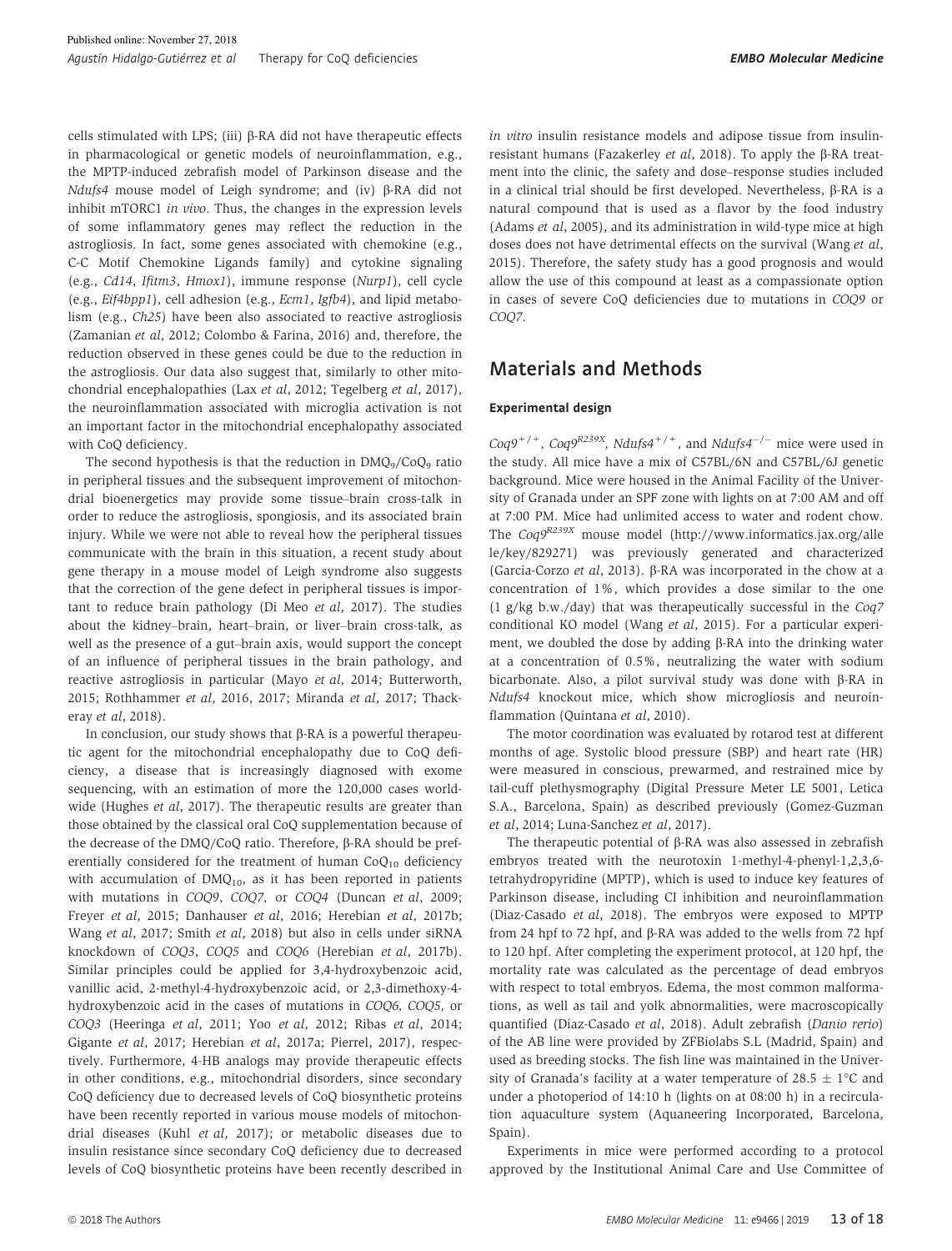the University of Granada (procedures 9-CEEA-OH-2013) and were in accordance with the European Convention for the Protection of Vertebrate Animals used for Experimental and Other Scientific Purposes (CETS # 123) and the Spanish law (R.D. 53/2013). Experiments in zebrafish were performed according to a protocol approved by the Institutional Animal Care and Use Committee of the University of Granada (procedures CEEA 2010-275).

#### Histology and immunohistochemistry

Multiple brain sections (4 um thickness) were deparaffinized with xylene and stained with hematoxylin and eosin (H&E). Immunohistochemistry was carried out in the same sections, using the following primary antibodies: anti-GFAP (Millipore, MAB360, dilution 1:400) and anti-Iba-1 (Wako, 019-19741, dilution 1:500). The detection of carbonyl groups as a marker of protein oxidation was performed using a commercial kit (OxyIHC™ Oxidative Stress Detection Kit; S7450, Millipore; Garcia-Corzo et al, 2013).

Type I and type II skeletal muscle fibers were examined through histochemical detection of cytochrome oxidase (COX) and succinate dehydrogenase (SDH) enzymes activity (Tanji & Bonilla, 2008).

#### In vivo MRI and proton MRS

Magnetic resonance imaging and MRS studies were conducted using a 7 T horizontal bore magnet Bruker Biospec TM 70/20 USR designed for small animal experimentation. Following localizer scans, high-resolution axial and coronal T2-weighted datasets were acquired in order to visualize any cerebral or structural atrophy and to investigate for potential focal pathologies (Diaz et al, 2012).

#### Transcriptome analysis by RNA-Seq

The RNeasy Lipid Tissue Mini Kit (Qiagen) was used to extract total RNAs from the brainstem of five animals in each experimental group. The RNAs were precipitated and their quality and quantity assessed using an Agilent Bioanalyzer 2100 and an RNA 6000 chip (Agilent Technologies). The cDNA libraries were then constructed using the TruSeq RNA Sample Prep Kit v2 (Illumina, Inc.) and their quality checked using an Agilent Bioanalyzer 2100 and a DNA 1000 chip (Agilent Technologies). The libraries were Paired End sequenced in a HiSeq 4000 system (Illumina, Inc.). We aimed for 4–5 Giga Bases outcome per sample. The quality of the resulting sequencing reads was assessed using FastQC. The GRCm38.p5 fasta and gtf files of the reference mouse genome were downloaded from the Ensembl database and indexed using the bwtsw option of BWA (Linden et al, 2012). BWA, combined with xa2multi.pl and SAMtools (Li et al, 2009), was also used for aligning the sequencing reads against the reference genome, and HTSeq was used for counting the number of reads aligned to each genomic locus (Mishanina et al, 2015). The alignments and counting were carried out in our local server following the protocols as described (Brzywczy et al, 2002; Di Meo et al, 2011).

After elimination of the genomic loci that aligned to < 5 reads in < 5 samples and normalization of the read counts by library size, the differential gene expression was detected using the Generalized Linear Model (glmLRT option) statistic in EdgeR (Hine et al, 2015). We used a 0.05 P-level threshold after False Discovery Rate correction for type I error. The heatmap figure was made using the heatmap function in R [\(https://www.r-project.org/](https://www.r-project.org/)). Annotation of the differentially expressed genes was obtained from the Mouse Genome Informatics ([http://www.informatics.jax.org/\)](http://www.informatics.jax.org/).

#### Mitochondrial respiration

To isolate fresh mitochondria, mice were sacrificed and the organs were immediately extracted and placed in ice. The final crude mitochondrial pellet was re-suspended in MAS 1X medium (Luna-Sanchez et al, 2015). Mitochondrial respiration was measured by using an XFe<sup>24</sup> Extracellular Flux Analyzer (Seahorse Bioscience; Rogers et al, 2011). Respiration by the mitochondria was sequentially measured in a coupled state with the substrates (succinate, malate, glutamate, and pyruvate) present (basal respiration or State 2), followed by State 3o (phosphorylating respiration, in the presence of ADP and substrates); State 4 (non-phosphorylating or resting respiration) was measured after addition of oligomycin when all ADP was consumed, and then maximal uncoupler-stimulated respiration (State 3u; Luna-Sanchez et al, 2015). All data were expressed in pmol/min/mg protein.

#### CoQ-dependent respiratory chain activities

Coenzyme Q-dependent respiratory chain activities were measured in submitochondrial particles, as previously described (Garcia-Corzo et al, 2014). To test whether  $\beta$ -RA works as a CoQ substitute en the mitochondrial respiratory chain, we also measure the CI-III activity after adding 50  $\mu$ M  $\beta$ -RA into the reaction mix. The results were expressed in nmol reduced cyt c/min/mg prot.

#### Evaluation of supercomplexes formation by BNGE

Blue native gel electrophoresis (BNGE) was performed on crude mitochondrial fractions from mice kidneys and brain. Mitochondria were isolated and analyzed by BNGE, as previously described (Fernandez-Vizarra et al, 2002). After electrophoresis, the complexes were electroblotted onto PVDF membranes and sequentially tested with specific antibodies against CI, anti-NDUFA9 (Abcam, ab14713, dilution 1:5,000), CIII, anti-ubiquinol-cytochrome c reductase core protein I (Abcam, ab110252, dilution 1:5,000), and VDAC1 (Abcam, ab14734, dilution 1:5,000).

#### Sample preparation and Western blot analysis in tissues

For Western blot analyses in mouse tissues, samples were homogenized and sonicated in T-PER® buffer (Thermo Scientific) with protease inhibitor cocktail (Pierce). For Western blot analyses in brain mitochondria, the pellets containing the mitochondrial fraction were re-suspended in RIPA buffer with protease inhibitor cocktail. Protein band intensity was normalized to VDAC1 (mitochondrial proteins), and the data were expressed in terms of percent relative to wild-type mice or control cells (Luna-Sanchez et al, 2015, 2017). The following primary antibodies were used: anti-SQRDL (Proteintech, 17256- 1-AP, dilution 1:500), anti-PDSS2 (Proteintech, 13544-1-AP, dilution 1:500), anti-COQ2 (Origene, TA341982, dilution 1:2,500), anti-COQ4 (Proteintech, 16654-1-AP, dilution 1:2,000), anti-COQ5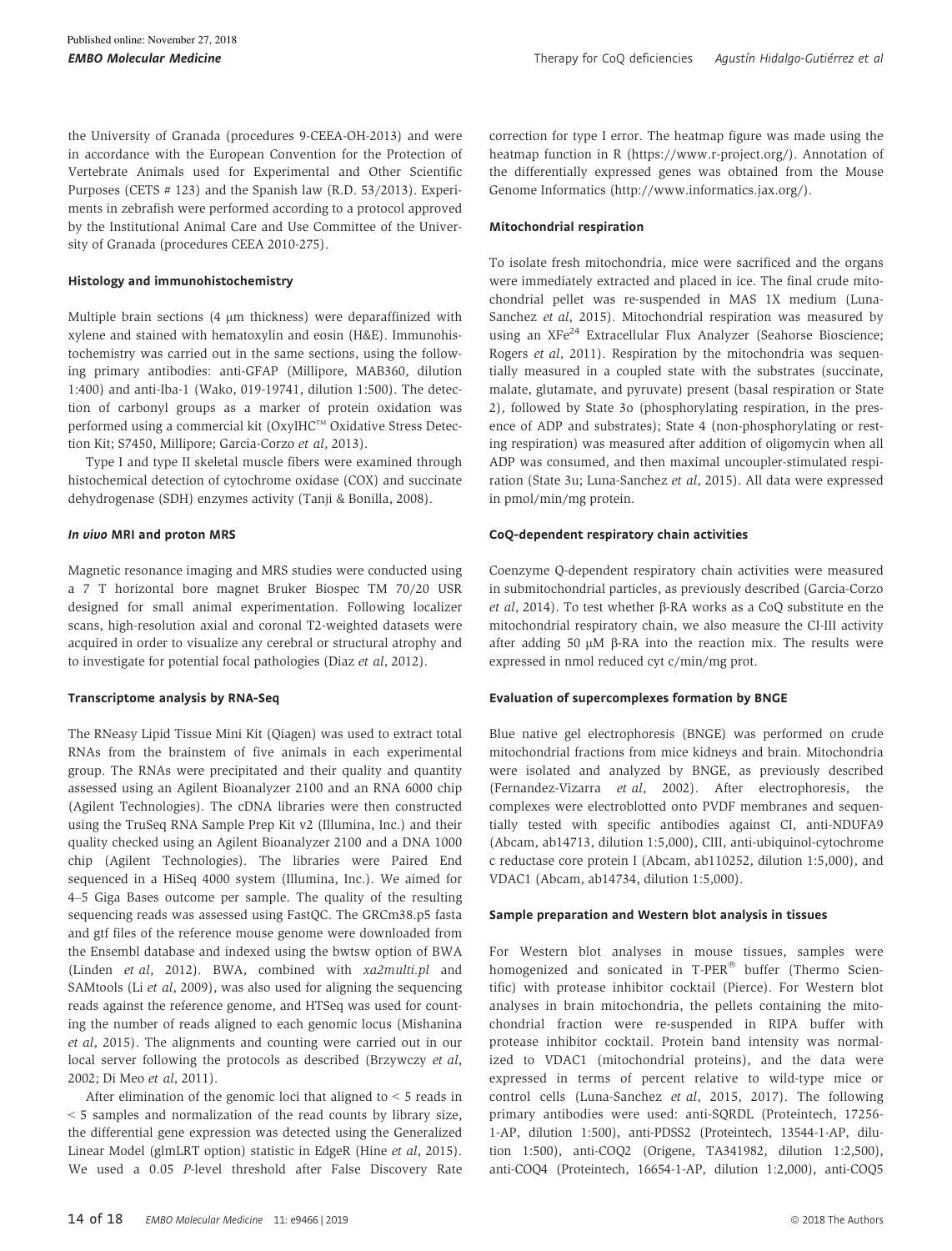#### The paper explained

#### Problem

 $CoQ<sub>10</sub>$  deficiency is a mitochondrial syndrome with heterogeneous clinical presentations. Typically, the patients with neurological symptoms or the cases with multisystemic affection respond poorly to the high doses of exogenous  $CoQ_{10}$  supplementation due to the limitation of this molecule to cross the blood–brain barrier. Therefore, an alternative therapeutic option is needed for these patients.

#### Results

In this study, we have used a mouse model of mitochondrial encephalopathy due to CoQ deficiency to test a novel therapy based in the administration of  $\beta$ -resorcylic acid ( $\beta$ -RA), an analog of 4-hydroxybenzoic acid (4-HB), the precursor of the endogenous CoQ biosynthesis. In peripheral tissues, the  $\beta$ -RA was able to reduce the levels of demethoxyubiquinone, a CoQ biosynthetic intermediate metabolite that is toxic for the mitochondrial respiratory chain. Consequently, the mitochondrial bioenergetics performance was improved in peripheral tissues during  $\beta$ -RA treatment, leading to a reduction in the spongiosis and astrogliosis in the brain. As a result, the mutant mice treated with  $\beta$ -RA reached a maximum lifespan of 25 months of age, with a median survival of 22 months of age. This represents a significant increase in the animal survival if we compare the data to those of the untreated mutant mice, which reached a maximum age of 7 months, with a median survival of 5 months of age; or with the  $CoQ_{10}$ -treated (in its reduced form, ubiquinol-10) mutant mice, which reached a maximum age of 17 months, with a median survival of 13 months of age.

#### Impact

The results support the use of  $\beta$ -RA at least as a compassionate option in cases of severe CoQ deficiencies due to mutations in COQ9 or COQ7. Therefore, these findings deserve additional in depth research in order to translate the use of  $\beta$ -RA and/or other 4-HB analogs into the clinical practice.

(Proteintech, 17453-1-AP, dilution 1:1,000), anti-COQ6 (Proteintech, 12481-1-AP, dilution 1:500), anti-COQ7 (Proteintech, 15083-1-AP, dilution 1:1,000), anti-COQ8A (Proteintech, 15528-1- AP, dilution 1:2,500), anti-S6R (Cell Signaling, 2217, dilution 1:1,000), anti-S6RP (Cell Signaling, 2211, dilution 1:1,000), anti-FGF21 (Abcam, ab171941, dilution 1:1,000), anti-VDAC1 (Abcam, ab14734, dilution 1:5,000), anti-TOM20 (Proteintech, 11802-1-AP, dilution 1:5,000), and anti-GAPDH (Santacruz, sc-166574, dilution 1:200).

#### Quantification of CoQ<sub>9</sub> and CoQ<sub>10</sub> levels in mice tissues

 $CoO<sub>9</sub>$  and  $CoO<sub>10</sub>$  levels were determined via reversed-phase HPLC coupled to electrochemical (EC) detection (Lopez et al, 2010; Garcia-Corzo et al, 2013). The results were expressed in ng CoQ/mg prot.

#### Quantification of  $\beta$ -RA levels and screening of potential derivate molecules in mice tissues

The levels of  $\beta$ -RA were quantified tissue extracts by HPLC-UV. The screening to detect other hydroxybenzoic acid derivate was performed by UPLC-MS/MS.

#### Quantification of pro-inflammatory mediators in murine RAW 264.7 macrophages and brainstem extracts

Concentrations of interleukin (IL)-1 $\beta$ , IL-2, interferon- $\gamma$  (IFN- $\gamma$ ), tumor necrosis factor- $\alpha$  (TNF- $\alpha$ ), and growth regulated oncogene- $\alpha$ (GRO-a) were quantified in duplicates in the supernatant of the cell culture of murine RAW 264.7 macrophages and brainstem tissue using ProcartaPlexTM Multiplex immunoassays (eBioscience), as previously described and according to the manufacturer instructions (Hinz et al, 2000; Reichmann et al, 2015).

#### Statistical analysis

Number of animals in each group were calculated in order to detect gross ~60% changes in the biomarkers measurements (based upon  $\alpha$  = 0.05 and power of  $\beta$  = 0.8). We used the application available in:<http://www.biomath.info/power/index.htm>. Animals were genotyped and randomly assigned in experimental groups in separate cages by the technician of the animal facility. Data are expressed as the mean  $\pm$  SD of 6–10 experiments per group. A oneway ANOVA with a Tukey's post hoc test was used to compare the differences between three experimental groups. Studies with two experimental groups were evaluated using unpaired Student's t-test. A P-value of < 0.05 was considered to be statistically significant. A Mann–Whitney U-test was used for the statistic analysis of the hormones measurements. Survival curve was analyzed by log-rank (Mantel-Cox) and the Gehan–Breslow–Wilcoxon tests.

## Data and software availability

RNA-Seq data were generated as described above. The files have been uploaded in the repository Gene Expression Omnibus. The accession number is GSE120287. All data can be found at [https://](https://www.ncbi.nlm.nih.gov/geo/query/acc.cgi?acc=GSE120287) [www.ncbi.nlm.nih.gov/geo/query/acc.cgi?acc=GSE120287.](https://www.ncbi.nlm.nih.gov/geo/query/acc.cgi?acc=GSE120287)

Expanded View for this article is available [online.](https://doi.org/10.15252/emmm.201809466)

#### Acknowledgements

We thank Stacy Kelly Aguirre for the English editing. We are grateful to Ana Fernandez (Universidad de Granada) and Samuel Cantarero (Universidad de Granada) for their technical support at the facilities of bioanalysis, MRI and MS. We thank Dr. Catarina M. Quinzii for the critical review of the study. This work was supported by grants from Ministerio de Economía y Competitividad, Spain, and the ERDF (grant numbers SAF2013-47761-R and SAF2015-65786-R), from the NIH (P01HD080642), and from the University of Granada (grant reference "UNETE", UCE-PP2017-06). A.H.-G. is a "FPU fellow" from the Ministerio de Educación Cultura y Deporte, Spain. E.B.-C- and M.E.D.-C. were supported by the Junta de Andalucía. L.C.L. was supported by the "Ramón y Cajal" National Programme, Ministerio de Economía y Competitividad, Spain (RYC-2011-07643). The results shown in this article will constitute a section of the A.H.-G. doctoral thesis at the University of Granada.

#### Author contributions

AH-G led the study, developed the survival assay and the body weight measurement, and conducted WB assays, the tests to assess the mitochondrial bioenergetics, HPLC analysis, luminex assays, immunohistochemistry assays, analyzed the results, designed the figures, and wrote the manuscript.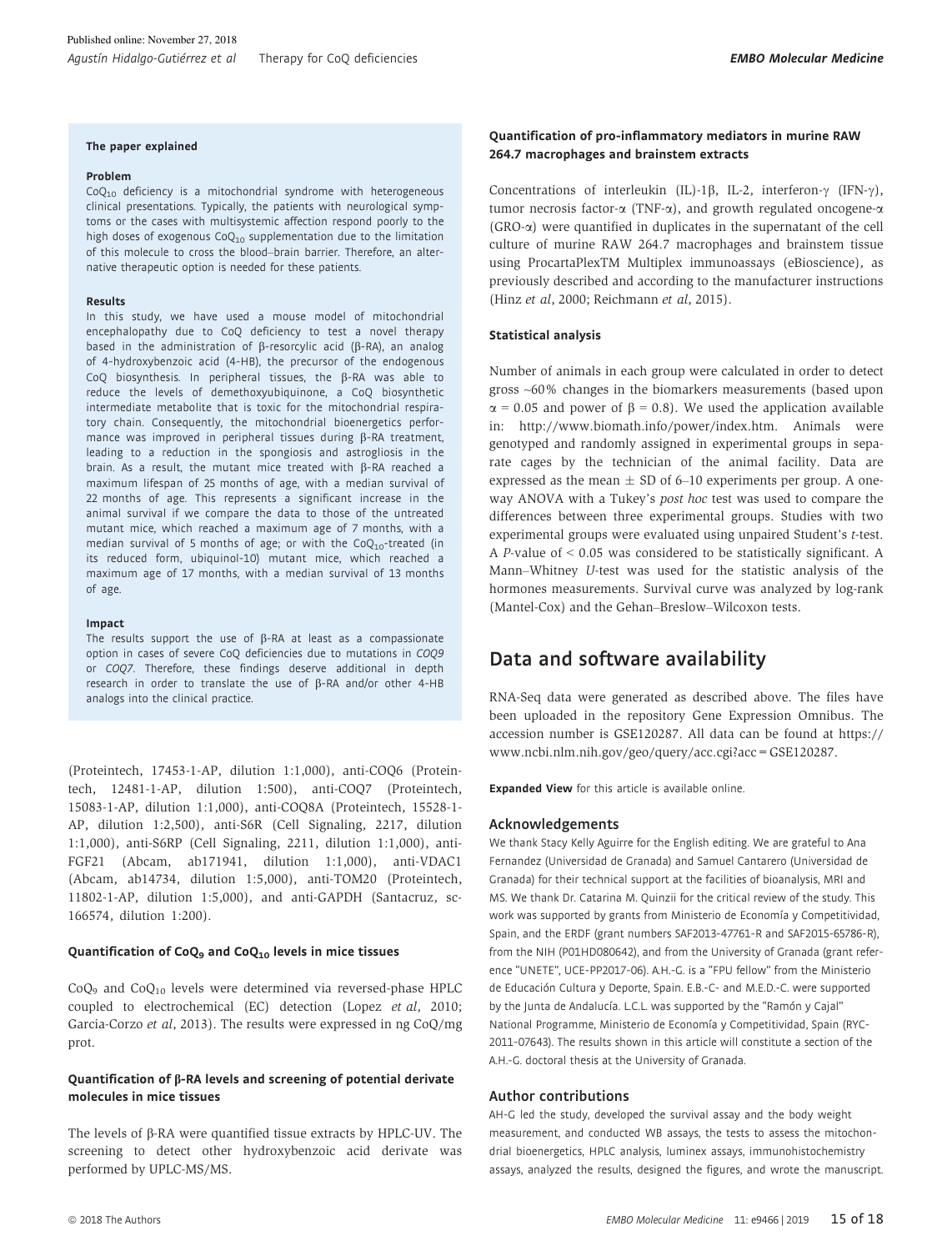EB-C collected the data for the survival curve and the body weight representation, performed the work in the RAW cells, contributed to the mitochondrial assays, managed the mouse colony, and critically reviewed the manuscript. MB designed and analyzed the RNA-Seq and contributed to the discussion. MED-C developed the assays with zebrafish embryos and critically reviewed the manuscript. LS-M ran some WB in the kidneys and heart. MR and JD measured the blood pressure and heart rate. RKS performed the COX and SDH assays in muscle. CP measured the levels of the steroid hormones. GE and DA-C contributed to the discussion. LCL conceived the idea for the project, supervised the experiments, and edited the manuscript. All authors critically reviewed the manuscript. The results shown in this article will constitute a section of the AH-G doctoral thesis at the University of Granada.

#### Conflict of interest

A.H.-G., E.B.-C., M.B., and L.C.L. are inventors on a patent application entitled "Pharmacological Composition for the Treatment of Diseases Associated to a Deficiency in the Endogenous Cellular Synthesis of Coenzyme Q9 and Coenzyme Q10".

#### For more information

- (i) Online Mendelian Inheritance in Man (OMIM) COQ9: S. cerevisiae, homolog of; COQ9: [http://omim.org/entry/](http://omim.org/entry/612837#0001)612837#0001
- (ii) International mito-patients:<http://www.mitopatients.org/index.html>
- (iii) The association of mitochondrial disease patients in Spain: [http://](http://www.aepmi.org/publicoIngles/index.php) [www.aepmi.org/publicoIngles/index.php](http://www.aepmi.org/publicoIngles/index.php)
- (iv) The United Mitochondrial Disease Foundation:<http://www.umdf.org/>

# References

- Adams TB, Cohen SM, Doull J, Feron VJ, Goodman JI, Marnett LJ, Munro IC, Portoghese PS, Smith RL, Waddell WJ et al (2005) The FEMA GRAS assessment of hydroxy- and alkoxy-substituted benzyl derivatives used as flavor ingredients. Food Chem Toxicol 43: 1241 – 1271
- Arroyo A, Santos-Ocana C, Ruiz-Ferrer M, Padilla S, Gavilan A, Rodriguez-Aguilera JC, Navas P (2006) Coenzyme Q is irreplaceable by demethoxycoenzyme Q in plasma membrane of Caenorhabditis elegans. FEBS Lett 580: 1740 – 1746
- Bentinger M, Dallner G, Chojnacki T, Swiezewska E (2003) Distribution and breakdown of labeled coenzyme Q10 in rat. Free Radic Biol Med 34: 563 – 575
- Bhagavan HN, Chopra RK (2007) Plasma coenzyme Q10 response to oral ingestion of coenzyme Q10 formulations. Mitochondrion 7(Suppl): S78 – S88
- Brzywczy J, Sienko M, Kucharska A, Paszewski A (2002) Sulphur amino acid synthesis in Schizosaccharomyces pombe represents a specific variant of sulphur metabolism in fungi. Yeast 19: 29 – 35
- Butterworth RF (2015) Pathogenesis of hepatic encephalopathy and brain edema in acute liver failure. *J Clin Exp Hepatol 5*: S96 - S103
- Cameron AR, Logie L, Patel K, Bacon S, Forteath C, Harthill J, Roberts A, Sutherland C, Stewart D, Viollet B et al (2016) Investigation of salicylate hepatic responses in comparison with chemical analogues of the drug. Biochim Biophys Acta 1862: 1412 – 1422
- Colombo E, Farina C (2016) Astrocytes: key regulators of neuroinflammation. Trends Immunol 37: 608 – 620
- Danhauser K, Herebian D, Haack TB, Rodenburg RJ, Strom TM, Meitinger T, Klee D, Mayatepek E, Prokisch H, Distelmaier F (2016) Fatal neonatal encephalopathy and lactic acidosis caused by a homozygous loss-offunction variant in COQ9. Eur J Hum Genet 24: 450 – 454
- Di Meo I, Fagiolari G, Prelle A, Viscomi C, Zeviani M, Tiranti V (2011) Chronic exposure to sulfide causes accelerated degradation of cytochrome c oxidase in ethylmalonic encephalopathy. Antioxid Redox Signal 15: 353 – 362
- Di Meo I, Marchet S, Lamperti C, Zeviani M, Viscomi C (2017) AAV9-based gene therapy partially ameliorates the clinical phenotype of a mouse model of Leigh syndrome. Gene Ther 24: 661 – 667
- Diaz F, Garcia S, Padgett KR, Moraes CT (2012) A defect in the mitochondrial complex III, but not complex IV, triggers early ROS-dependent damage in defined brain regions. Hum Mol Genet 21: 5066 – 5077
- Diaz-Casado ME, Rusanova I, Aranda P, Fernandez-Ortiz M, Sayed RKA, Fernandez-Gil BI, Hidalgo-Gutierrez A, Escames G, Lopez LC, Acuna-Castroviejo D (2018) In vivo determination of mitochondrial respiration in 1-Methyl-4-Phenyl-1,2,3,6-Tetrahydropyridine-treated Zebrafish reveals the efficacy of melatonin in restoring mitochondrial normalcy. Zebrafish 15:  $15 - 26$
- DiMauro S, Quinzii CM, Hirano M (2007) Mutations in coenzyme Q10 biosynthetic genes. J Clin Invest 117: 587 – 589
- DiMauro S, Schon EA, Carelli V, Hirano M (2013) The clinical maze of mitochondrial neurology. Nat Rev Neurol 9: 429 – 444
- Doimo M, Trevisson E, Airik R, Bergdoll M, Santos-Ocana C, Hildebrandt F, Navas P, Pierrel F, Salviati L (2014) Effect of vanillic acid on COQ6 mutants identified in patients with coenzyme Q deficiency. Biochim Biophys Acta  $1842: 1-6$
- Duncan AJ, Bitner-Glindzicz M, Meunier B, Costello H, Hargreaves IP, Lopez LC, Hirano M, Quinzii CM, Sadowski MI, Hardy J et al (2009) A nonsense mutation in COQ9 causes autosomal-recessive neonatal-onset primary coenzyme Q10 deficiency: a potentially treatable form of mitochondrial disease. Am J Hum Genet 84: 558 – 566
- Emmanuele V, Lopez LC, Berardo A, Naini A, Tadesse S, Wen B, D'Agostino E, Solomon M, DiMauro S, Quinzii C et al (2012) Heterogeneity of coenzyme Q10 deficiency: patient study and literature review. Arch Neurol 69: 978 – 983
- Eto K, Asada T, Arima K, Makifuchi T, Kimura H (2002) Brain hydrogen sulfide is severely decreased in Alzheimer's disease. Biochem Biophys Res Commun 293: 1485 – 1488
- Fazakerley DJ, Chaudhuri R, Yang P, Maghzal GJ, Thomas KC, Krycer JR, Humphrey SJ, Parker BL, Fisher-Wellman KH, Meoli CC et al (2018) Mitochondrial CoQ deficiency is a common driver of mitochondrial oxidants and insulin resistance. Elife 7: e32111
- Fernandez-Vizarra E, Lopez-Perez MJ, Enriquez JA (2002) Isolation of biogenetically competent mitochondria from mammalian tissues and cultured cells. Methods 26: 292 – 297
- Freyer C, Stranneheim H, Naess K, Mourier A, Felser A, Maffezzini C, Lesko N, Bruhn H, Engvall M, Wibom R et al (2015) Rescue of primary ubiquinone deficiency due to a novel COQ7 defect using 2,4-dihydroxybensoic acid. J Med Genet 52: 779 – 783
- Garcia-Corzo L, Luna-Sanchez M, Doerrier C, Garcia JA, Guaras A, Acin-Perez R, Bullejos-Peregrin J, Lopez A, Escames G, Enriquez JA et al (2013) Dysfunctional Coq9 protein causes predominant encephalomyopathy associated with CoQ deficiency. Hum Mol Genet 22: 1233 – 1248
- Garcia-Corzo L, Luna-Sanchez M, Doerrier C, Ortiz F, Escames G, Acuna-Castroviejo D, Lopez LC (2014) Ubiquinol-10 ameliorates mitochondrial encephalopathy associated with CoQ deficiency. Biochim Biophys Acta 1842: 893 – 901
- Gigante M, Diella S, Santangelo L, Trevisson E, Acosta MJ, Amatruda M, Finzi G, Caridi G, Murer L, Accetturo M et al (2017) Further phenotypic heterogeneity of CoQ10 deficiency associated with steroid resistant nephrotic syndrome and novel COQ2 and COQ6 variants. Clin Genet 92: 224 – 226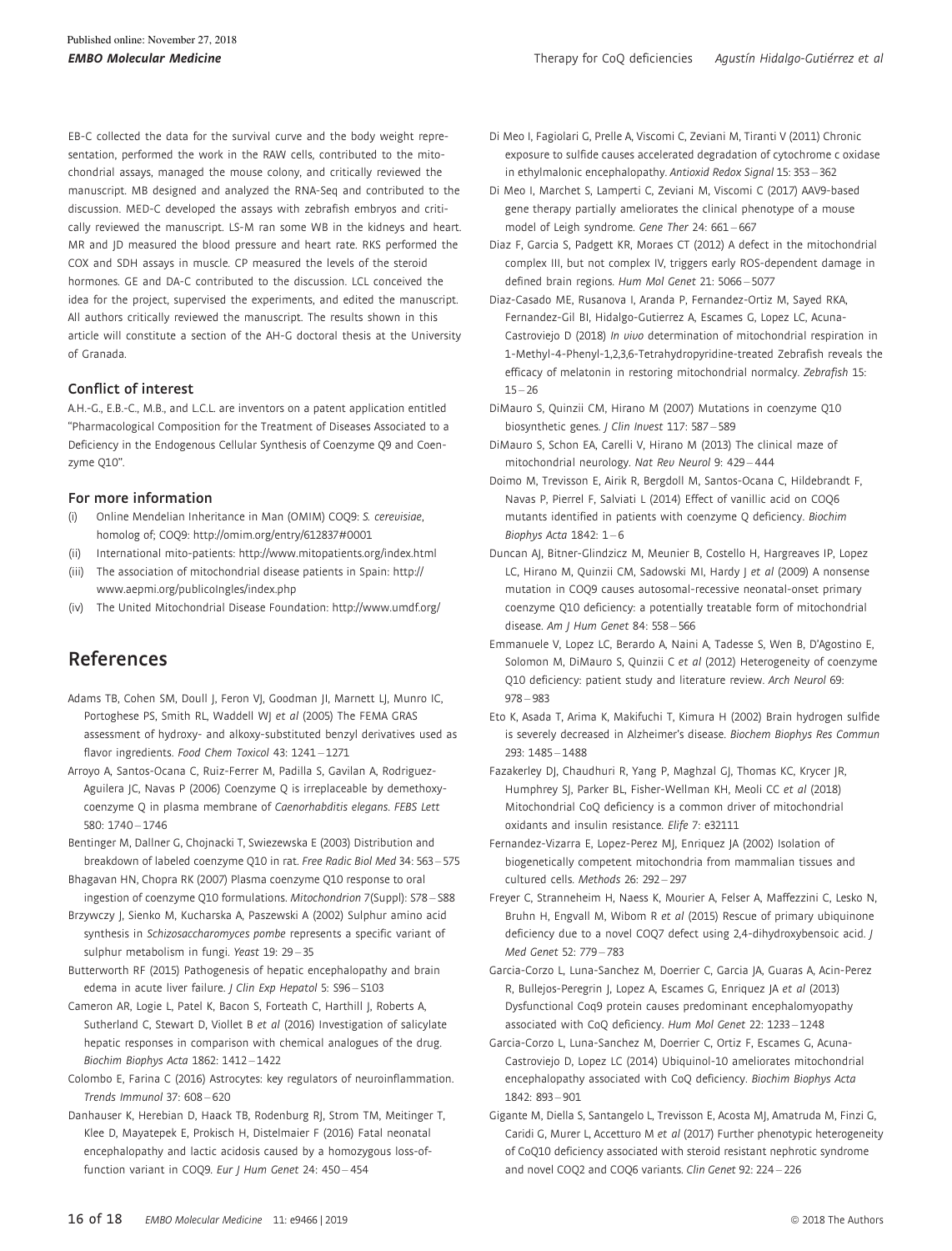- Gomez-Guzman M, Jimenez R, Romero M, Sanchez M, Zarzuelo MJ, Gomez-Morales M, O'Valle F, Lopez-Farre AI, Algieri F, Galvez J et al (2014) Chronic hydroxychloroquine improves endothelial dysfunction and protects kidney in a mouse model of systemic lupus erythematosus. Hypertension 64: 330 – 337
- Heeringa SF, Chernin G, Chaki M, Zhou W, Sloan AJ, Ji Z, Xie LX, Salviati L, Hurd TW, Vega-Warner V et al (2011) COQ6 mutations in human patients produce nephrotic syndrome with sensorineural deafness. *J Clin Invest*  $121 \cdot 2013 - 2024$
- Herebian D, Lopez LC, Distelmaier F (2017a) Bypassing human CoQ10 deficiency. Mol Genet Metab 123: 289 – 291
- Herebian D, Seibt A, Smits SHJ, Bunning G, Freyer C, Prokisch H, Karall D, Wredenberg A, Wedell A, Lopez LC et al (2017b) Detection of 6 demethoxyubiquinone in CoQ10 deficiency disorders: insights into enzyme interactions and identification of potential therapeutics. Mol Genet Metab 121: 216 – 223
- Herebian D, Seibt A, Smits SHJ, Rodenburg RJ, Mayatepek E, Distelmaier F (2017c) 4-Hydroxybenzoic acid restores CoQ10 biosynthesis in human COQ2 deficiency. Ann Clin Transl Neurol 4: 902 – 908
- Hine C, Harputlugil E, Zhang Y, Ruckenstuhl C, Lee BC, Brace L, Longchamp A, Trevino-Villarreal JH, Mejia P, Ozaki CK et al (2015) Endogenous hydrogen sulfide production is essential for dietary restriction benefits. Cell 160:  $132 - 144$
- Hinz B, Kraus V, Pahl A, Brune K (2000) Salicylate metabolites inhibit cyclooxygenase-2-dependent prostaglandin E(2) synthesis in murine macrophages. Biochem Biophys Res Commun 274: 197 – 202
- Hughes BG, Harrison PM, Hekimi S (2017) Estimating the occurrence of primary ubiquinone deficiency by analysis of large-scale sequencing data. Sci Rep 7: 17744
- Ignatenko O, Chilov D, Paetau I, de Miguel E, Jackson CB, Capin G, Paetau A, Terzioglu M, Euro L, Suomalainen A (2018) Loss of mtDNA activates astrocytes and leads to spongiotic encephalopathy. Nat Commun 9: 70
- Johnson SC, Yanos ME, Kayser EB, Quintana A, Sangesland M, Castanza A, Uhde L, Hui J, Wall VZ, Gagnidze A et al (2013) mTOR inhibition alleviates mitochondrial disease in a mouse model of Leigh syndrome. Science 342: 1524 – 1528
- Kawamukai M (2016) Biosynthesis of coenzyme Q in eukaryotes. Biosci Biotechnol Biochem 80: 23 – 33
- Kuhl I, Miranda M, Atanassov I, Kuznetsova I, Hinze Y, Mourier A, Filipovska A, Larsson NG (2017) Transcriptomic and proteomic landscape of mitochondrial dysfunction reveals secondary coenzyme Q deficiency in mammals. Elife 6: e30952
- Lan X, Liu R, Sun L, Zhang T, Du G (2011) Methyl salicylate 2-O-beta-Dlactoside, a novel salicylic acid analogue, acts as an anti-inflammatory agent on microglia and astrocytes. *J Neuroinflammation* 8: 98
- Lax NZ, Campbell GR, Reeve AK, Ohno N, Zambonin J, Blakely EL, Taylor RW, Bonilla E, Tanji K, DiMauro S et al (2012) Loss of myelin-associated glycoprotein in kearns-sayre syndrome. Arch Neurol 69: 490 – 499
- Li H, Handsaker B, Wysoker A, Fennell T, Ruan J, Homer N, Marth G, Abecasis G, Durbin R, 1000 Genome Project Data Processing Subgroup (2009) The Sequence Alignment/Map format and SAMtools. Bioinformatics 25: 2078 – 2079
- Liddelow S, Barres B (2015) SnapShot: astrocytes in health and disease. Cell 162: 1170 e1171
- Liddelow SA, Barres BA (2017) Reactive astrocytes: production, function, and therapeutic potential. Immunity 46: 957 – 967
- Linden DR, Furne J, Stoltz GJ, Abdel-Rehim MS, Levitt MD, Szurszewski JH (2012) Sulphide quinone reductase contributes to hydrogen sulphide

metabolism in murine peripheral tissues but not in the CNS. Br J Pharmacol 165: 2178 – 2190

- Lohman DC, Forouhar F, Beebe ET, Stefely MS, Minogue CE, Ulbrich A, Stefely JA, Sukumar S, Luna-Sanchez M, Jochem A et al (2014) Mitochondrial COQ9 is a lipid-binding protein that associates with COQ7 to enable coenzyme Q biosynthesis. Proc Natl Acad Sci USA 111: E4697 – E4705
- Lopez LC, Schuelke M, Quinzii CM, Kanki T, Rodenburg RJ, Naini A, DiMauro S, Hirano M (2006) Leigh syndrome with nephropathy and CoQ10 deficiency due to decaprenyl diphosphate synthase subunit 2 (PDSS2) mutations. Am J Hum Genet 79: 1125 – 1129
- Lopez LC, Quinzii CM, Area E, Naini A, Rahman S, Schuelke M, Salviati L, DiMauro S, Hirano M (2010) Treatment of CoQ(10) deficient fibroblasts with ubiquinone, CoQ analogs, and vitamin C: time- and compounddependent effects. PLoS One 5: e11897
- Luna-Sanchez M, Diaz-Casado E, Barca E, Tejada MA, Montilla-Garcia A, Cobos EJ, Escames G, Acuna-Castroviejo D, Quinzii CM, Lopez LC (2015) The clinical heterogeneity of coenzyme Q10 deficiency results from genotypic differences in the Coq9 gene. EMBO Mol Med 7: 670 – 687
- Luna-Sanchez M, Hidalgo-Gutierrez A, Hildebrandt TM, Chaves-Serrano J, Barriocanal-Casado E, Santos-Fandila A, Romero M, Sayed RK, Duarte J, Prokisch H et al (2017) CoQ deficiency causes disruption of mitochondrial sulfide oxidation, a new pathomechanism associated with this syndrome. EMBO Mol Med 9: 78 – 95
- Mayo L, Trauger SA, Blain M, Nadeau M, Patel B, Alvarez JI, Mascanfroni ID, Yeste A, Kivisakk P, Kallas K et al (2014) Regulation of astrocyte activation by glycolipids drives chronic CNS inflammation. Nat Med 20: 1147 – 1156
- Miranda AS, Cordeiro TM, Dos Santos Lacerda Soares TM, Ferreira RN, Simoes ESAC (2017) Kidney-brain axis inflammatory cross-talk: from bench to bedside. Clin Sci (Lond) 131: 1093 – 1105
- Mishanina TV, Libiad M, Banerjee R (2015) Biogenesis of reactive sulfur species for signaling by hydrogen sulfide oxidation pathways. Nat Chem  $Riol$  11: 457 – 464
- Nunnari J, Suomalainen A (2012) Mitochondria: in sickness and in health. Cell 148: 1145 – 1159
- Ozeir M, Muhlenhoff U, Webert H, Lill R, Fontecave M, Pierrel F (2011) Coenzyme Q biosynthesis: Coq6 is required for the C5-hydroxylation reaction and substrate analogs rescue Coq6 deficiency. Chem Biol 18: 1134 – 1142
- Pagliarini DJ, Calvo SE, Chang B, Sheth SA, Vafai SB, Ong SE, Walford GA, Sugiana C, Boneh A, Chen WK et al (2008) A mitochondrial protein compendium elucidates complex I disease biology. Cell 134: 112 – 123
- Pierrel F (2017) Impact of chemical analogs of 4-hydroxybenzoic acid on coenzyme Q biosynthesis: from inhibition to bypass of coenzyme Q deficiency. Front Physiol 8: 436
- Quintana A, Kruse SE, Kapur RP, Sanz E, Palmiter RD (2010) Complex I deficiency due to loss of Ndufs4 in the brain results in progressive encephalopathy resembling Leigh syndrome. Proc Natl Acad Sci USA 107: 10996 – 11001
- Reichmann F, Hassan AM, Farzi A, Jain P, Schuligoi R, Holzer P (2015) Dextran sulfate sodium-induced colitis alters stress-associated behaviour and neuropeptide gene expression in the amygdala-hippocampus network of mice. Sci Rep 5: 9970
- Ribas V, Garcia-Ruiz C, Fernandez-Checa JC (2014) Glutathione and mitochondria. Front Pharmacol 5: 151
- Rogers GW, Brand MD, Petrosyan S, Ashok D, Elorza AA, Ferrick DA, Murphy AN (2011) High throughput microplate respiratory measurements using minimal quantities of isolated mitochondria. PLoS One 6: e21746